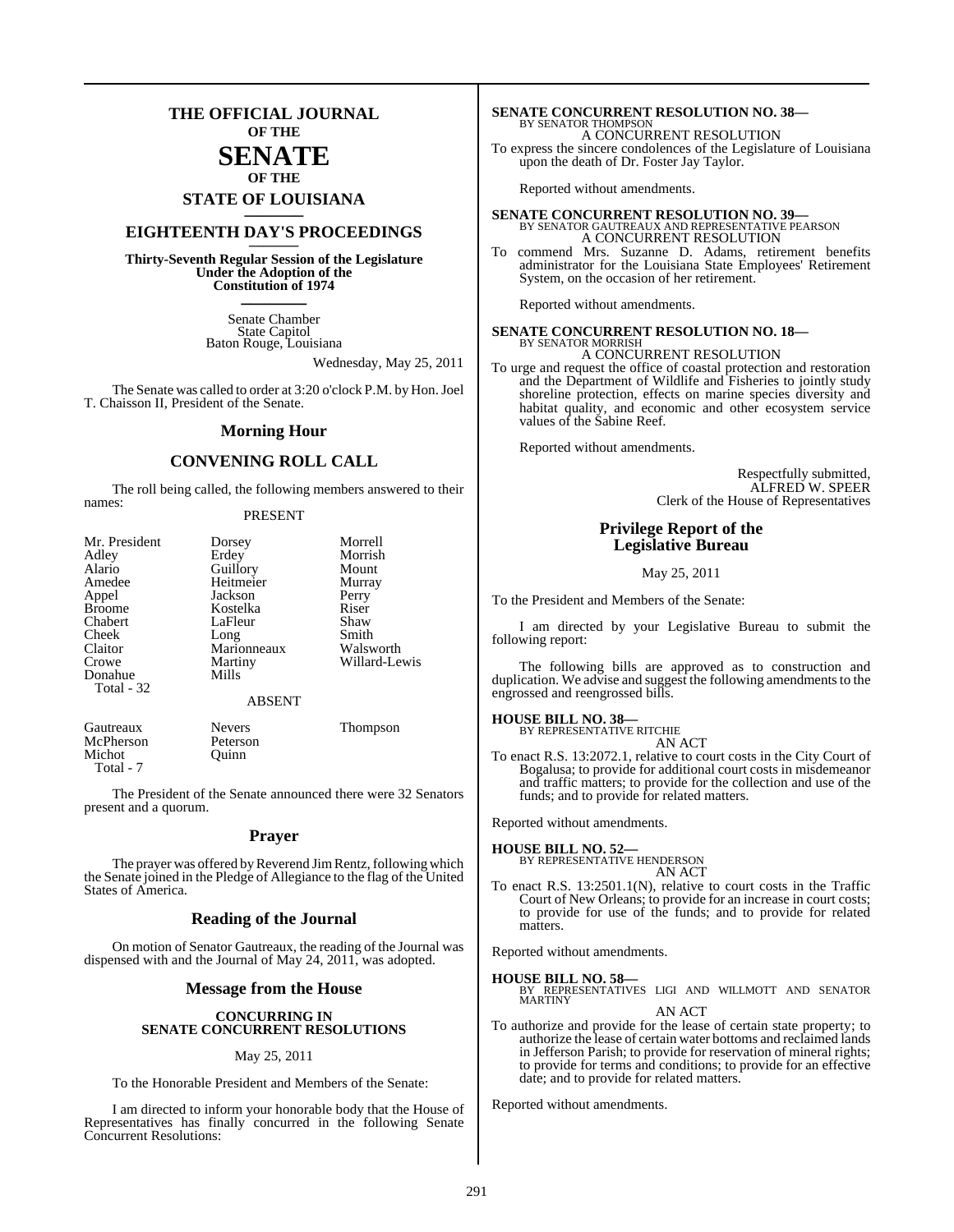### **HOUSE BILL NO. 60—**

BY REPRESENTATIVE GUILLORY AN ACT

To enact R.S. 33:447.8, relative to the mayor's court of the town of Basile; to authorize an increase in court costs for violations of municipal ordinances; and to provide for related matters.

Reported without amendments.

### **HOUSE BILL NO. 77—**

BY REPRESENTATIVE BARRAS AN ACT

To authorize and provide for the transfer of certain state property; to authorize the transfer of certain state property in Iberia Parish; to provide for the property description; to provide for reservation of mineral rights; to provide terms and conditions; to provide an effective date; and to provide for related matters.

Reported without amendments.

**HOUSE BILL NO. 113—** BY REPRESENTATIVE ST. GERMAIN AN ACT

To authorize and provide for the transfer of certain state property; to authorize the transfer of certain state property in Iberia Parish and Iberville Parish; to provide for the property description; to provide for reservation of mineral rights; to provide terms and conditions; to provide an effective date; and to provide for related matters.

Reported without amendments.

#### **HOUSE BILL NO. 169—** BY REPRESENTATIVE HENRY

AN ACT

To enact R.S.  $56:116.1(D)(3)$ , relative to hunting; to authorize the use of sound suppressors when taking nongame nuisance quadrupeds; and to provide for related matters.

Reported without amendments.

**HOUSE BILL NO. 201—** BY REPRESENTATIVE ARMES

AN ACT To authorize and provide for the transfer of certain state property; to authorize the transfer of certain state property in Vernon Parish and Jefferson Davis Parish; to provide for the property description; to provide terms and conditions; to provide an effective date; and to provide for related matters.

Reported without amendments.

### **HOUSE BILL NO. 224—**

BY REPRESENTATIVE NOWLIN

AN ACT

To amend and reenact R.S. 13:996.22(A), relative to court costs in the Tenth Judicial District Court; to provide for additional court costs in criminal matters; and to provide for related matters.

Reported without amendments.

### **HOUSE BILL NO. 292—**

BY REPRESENTATIVES MORRIS, AUBERT, BOBBY BADON, BARRAS, BARROW,BILLIOT,BISHOP, HENRY BURNS,BURRELL,CHAMPAGNE, CHANDLÉR, CHANEY, DIXON, DOERGÉ, DOWNS, EDWARDS,<br>ELLINGTON, GISCLAIR, GUILLÓRY, GUINN, HARRISON, HAZEL,<br>HENDERSON, HOFFMANN, SAM JONES, LAMBERT, LEBAS, LIGI,<br>LITTLE, MCVEA, MONTOUCET, MORENO, PATRICÍA SMITH, ST.<br>GERMAIN, S

### AN ACT

To amend and reenact R.S. 30:2506(A)(introductory paragraph) and (B) and 2507(A), R.S. 32:412(A)(1), (2), (5), and (6),  $(B)(1)$ , (2), and  $(7)(e)(i)(aa)$ ,  $(cc)$ ,  $(dd)(I)$ , and  $(ee)$  and  $(ii)(aa)$ ,  $(cc)$ ,  $(dd)(I)$ , and (ee), R.S. 36:605(B)(4)(a), and R.S. 47:463.43(A), (D), and (E), to enact R.S.  $56:10(B)(15)$ , and to repeal R.S. 30:2504 and 2511, R.S. 36:609(B)(4), Section 3 of Act No. 527 of the 2003 Regular Session of the Legislature, Act No. 363 of

## **Page 2 SENATE 18th DAY'S PROCEEDINGS**

the 2004 Regular Session of the Legislature, Act No. 190 of the 2007 Regular Session of the Legislature, and R.S. 32:412(A)(1), (2), (5), (6), (B)(1), (2), (7)(e)(i)(aa), (dd)(I), (e)(ii)(aa), and  $\overline{(dd)}$ (I) as amended by Act No. 9 of the 2011 First Extraordinary Session of the Legislature, relative to litter abatement, enforcement, and education; to provide for the Louisiana Environmental Education Commission; to provide for the responsibility and duties of the Department of Wildlife and Fisheries; to provide litter abatement and enforcement; to provide for education programs; to abolish the environmental education division within the Department of Wildlife and Fisheries; to provide for special license plates; to provide for the disposition of certain funds collected from driver's license issuance and renewal and special license plates; and to provide for related matters.

Reported with amendments.

### **LEGISLATIVE BUREAU AMENDMENTS**

Amendments proposed by Legislative Bureau to Reengrossed House Bill No. 292 by Representative Morris

### AMENDMENT NO. 1

On page 3, line 6, change "(14)" to "(15)"

### **HOUSE BILL NO. 294—** BY REPRESENTATIVE THIBAUT

AN ACT

To amend and reenact R.S. 56:116.1(D), relative to hunting; to provide for the trapping of outlaw quadrupeds, nutria, or beaver; to provide for trapping of feral hogs; to provide for the method of such taking on private property; and to provide for related matters.

Reported without amendments.

### **HOUSE BILL NO. 407—**

BY REPRESENTATIVES WHITE AND POPE AND SENATOR ERDEY AN ACT

To enact R.S. 13:996.68, relative to the Twenty-First Judicial District Court in Livingston Parish; to establish a judicial building fund; to provide for ownership and control of the fund; to provide for costs of court; to provide for a service charge per filing in civil matters; to provide for recordation fees; to provide for dedication, purposes, and disbursement of such funds; to provide for the reduction of fees in certain circumstances; to authorize cooperative endeavor agreements; and to provide for related matters.

Reported without amendments.

### **HOUSE BILL NO. 556—**

BY REPRESENTATIVE FOIL AN ACT

To amend and reenact Code of Criminal Procedure Article 887(F)(1), relative to liability for costs; to provide for court costs in criminal matters; to increase such costs; to authorize the use of such costs for the implementation of an integrated juvenile justice information system; and to provide for related matters.

Reported without amendments.

Respectfully submitted, ROB MARIONNEAUX Chairman

### **Adoption of Legislative Bureau Report**

On motion of Senator Marionneaux, the Legislative Bureau amendments were adopted and the Bills and Joint Resolutions were read by title and passed to a third reading.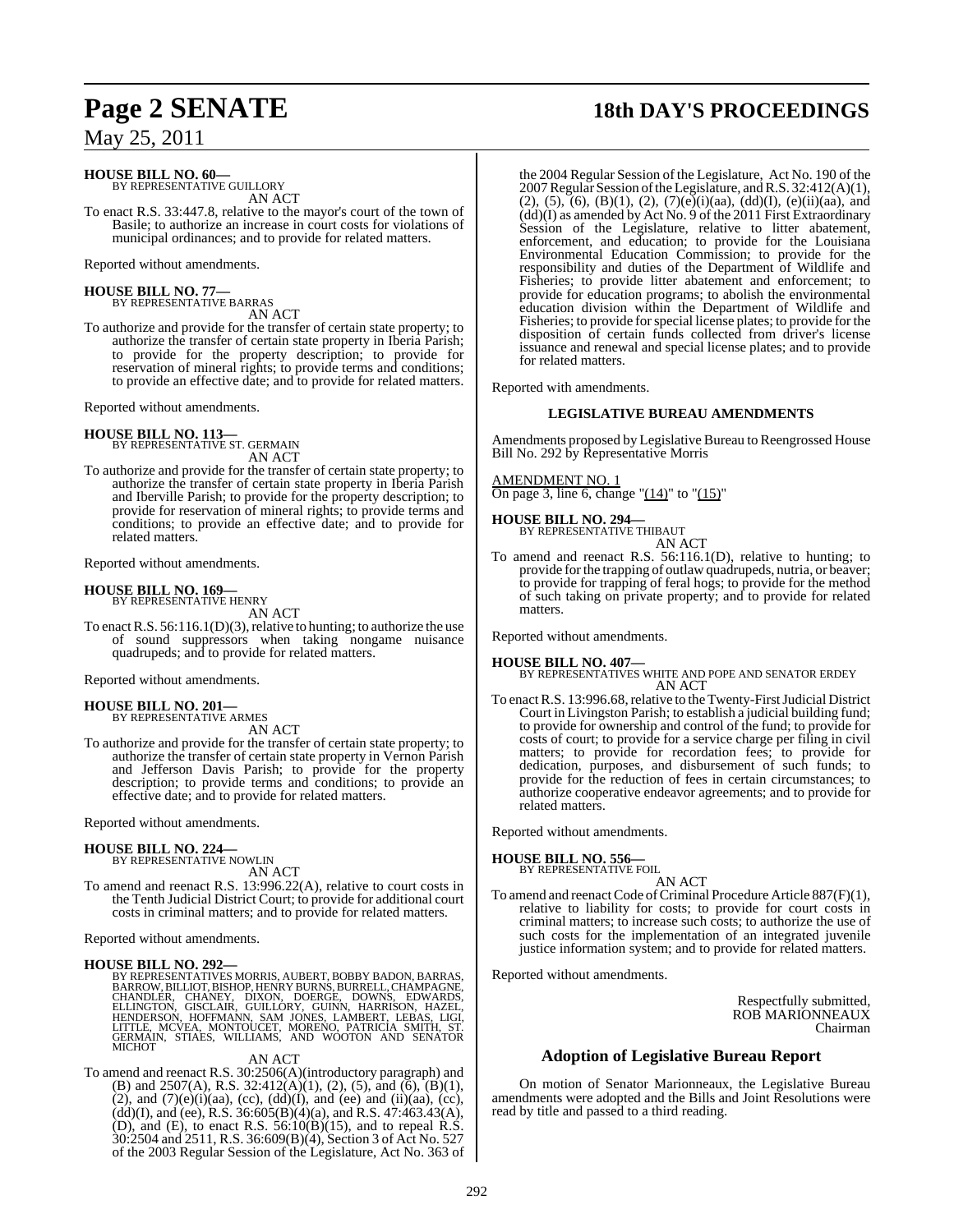## **18th DAY'S PROCEEDINGS Page 3 SENATE**

# May 25, 2011

### **Introduction of Senate Concurrent Resolutions**

### **SENATE CONCURRENT RESOLUTION NO. 48—**

BY SENATOR MOUNT A CONCURRENT RESOLUTION To commend the St. Louis High School baseball team on winning the 2011 Class 4A state championship.

The bill was read by title and placed on the Calendar for a second reading.

### **SENATE CONCURRENT RESOLUTION NO. 49—**

BY SENATOR ERDEY A CONCURRENT RESOLUTION

To urge and request the office of state parks to study the use of golf carts by certain individuals within Louisiana state parks.

The bill was read by title and placed on the Calendar for a second reading.

### **Senate Bills and Joint Resolutions on Second Reading**

### **SENATE BILL NO. 266— (Substitute of Senate Bill No. 183 by Senator Appel)** BY SENATORS APPEL AND MURRAY

AN ACT

To amend and reenact R.S. 17:3217, to enact R.S. 17:3230, and to repeal R.S. 17:3215(2), relative to postsecondary education; to provide for the transfer of the University of New Orleans to the University of Louisiana System; to provide relative to the transfer of the facilities, resources, funds, obligations, and functions of the institution and related foundations; to provide for the transition responsibilities of the impacted institution and management boards and the division of administration; to provide for cooperative agreements; to provide relative to accreditation issues; to provide relative to funding; to provide relative to employees; to provide for effectiveness; and to provide for related matters.

On motion of Senator Nevers the bill was read by title, ordered engrossed and passed to a third reading.

#### **SENATE BILL NO. 267— (Substitute of Senate Bill No. 227 by Senator Mills)** BY SENATOR MILLS

### AN ACT

To enact R.S.  $39:1800.4(C)(3)$ , relative to state and local correctional facilities; to provide for pre-paid leases of certain state correctional facilities; to provide for certain terms of pre-paid leases of state correctional facilities; to provide for an effective date; and to provide for related matters.

On motion of Senator Jackson the bill was read by title, ordered engrossed and passed to a third reading.

### **Senate Resolutions on Second Reading**

**SENATE RESOLUTION NO. 62—**

BY SENATOR MORRISH A RESOLUTION

To commend and congratulate the players, coaches, and managers of the 2010-2011 Jennings High School Girls Basketball Team on winning the Class 4-A Girls State Basketball Championship.

On motion of Senator Morrish the resolution was read by title and adopted.

### **SENATE RESOLUTION NO. 63—**

BY SENATOR ALARIO A RESOLUTION

To express the sincere condolences of the Senate of the Legislature of Louisiana upon the death of Hendrix "Brother"Bourgeois Sr.

On motion of Senator Alario the resolution was read by title and adopted.

### **Senate Concurrent Resolutions on Second Reading**

#### **SENATE CONCURRENT RESOLUTION NO. 45—** BY SENATOR MURRAY

A CONCURRENT RESOLUTION

To welcome fire fighters from Belgium and members of the Belgium Fire Observers Organization to Louisiana; to acknowledge the bravery, strength, selflessness, courage, and true heroism of all fire fighters; to thank these visiting fire fighters for choosing the New Orleans Fire Department and Louisiana to visit and not only to learn but to share their knowledge and experiences with us; and to thank all fire fighters for the bravery and courage they exhibit on a daily basis, never faltering from the oath and duties they have undertaken.

The concurrent resolution was read by title. Senator Murray moved to adopt the Senate Concurrent Resolution.

### **ROLL CALL**

The roll was called with the following result:

### YEAS

| Mr. President<br>Adley<br>Alario<br>Amedee<br>Appel<br>Broome<br>Chabert<br>Cheek<br>Claitor<br>Crowe<br>Donahue | Gautreaux<br>Guillory<br>Heitmeier<br>Jackson<br>Kostelka<br>LaFleur<br>Long<br>Marionneaux<br>Martiny<br>McPherson<br>Michot | Morrish<br>Mount<br>Murray<br><b>Nevers</b><br>Perry<br>Riser<br>Shaw<br>Smith<br>Thompson<br>Walsworth<br>Willard-Lewis |
|------------------------------------------------------------------------------------------------------------------|-------------------------------------------------------------------------------------------------------------------------------|--------------------------------------------------------------------------------------------------------------------------|
| Dorsey                                                                                                           | Mills                                                                                                                         |                                                                                                                          |
| Erdev<br><b>Total - 37</b>                                                                                       | Morrell<br><b>NAYS</b>                                                                                                        |                                                                                                                          |
| Total - 0                                                                                                        | <b>ABSENT</b>                                                                                                                 |                                                                                                                          |

Peterson Quinn Total - 2

The Chair declared the Senate adopted the Senate Concurrent Resolution and ordered it sent to the House.

## **SENATE CONCURRENT RESOLUTION NO. 46—** BY SENATOR ALARIO AND REPRESENTATIVE BILLIOT

A CONCURRENT RESOLUTION

To express the sincere condolences of the Legislature of Louisiana upon the death of Hendrix "Brother" Bourgeois Sr.

The concurrent resolution was read by title. Senator Alario moved to adopt the Senate Concurrent Resolution.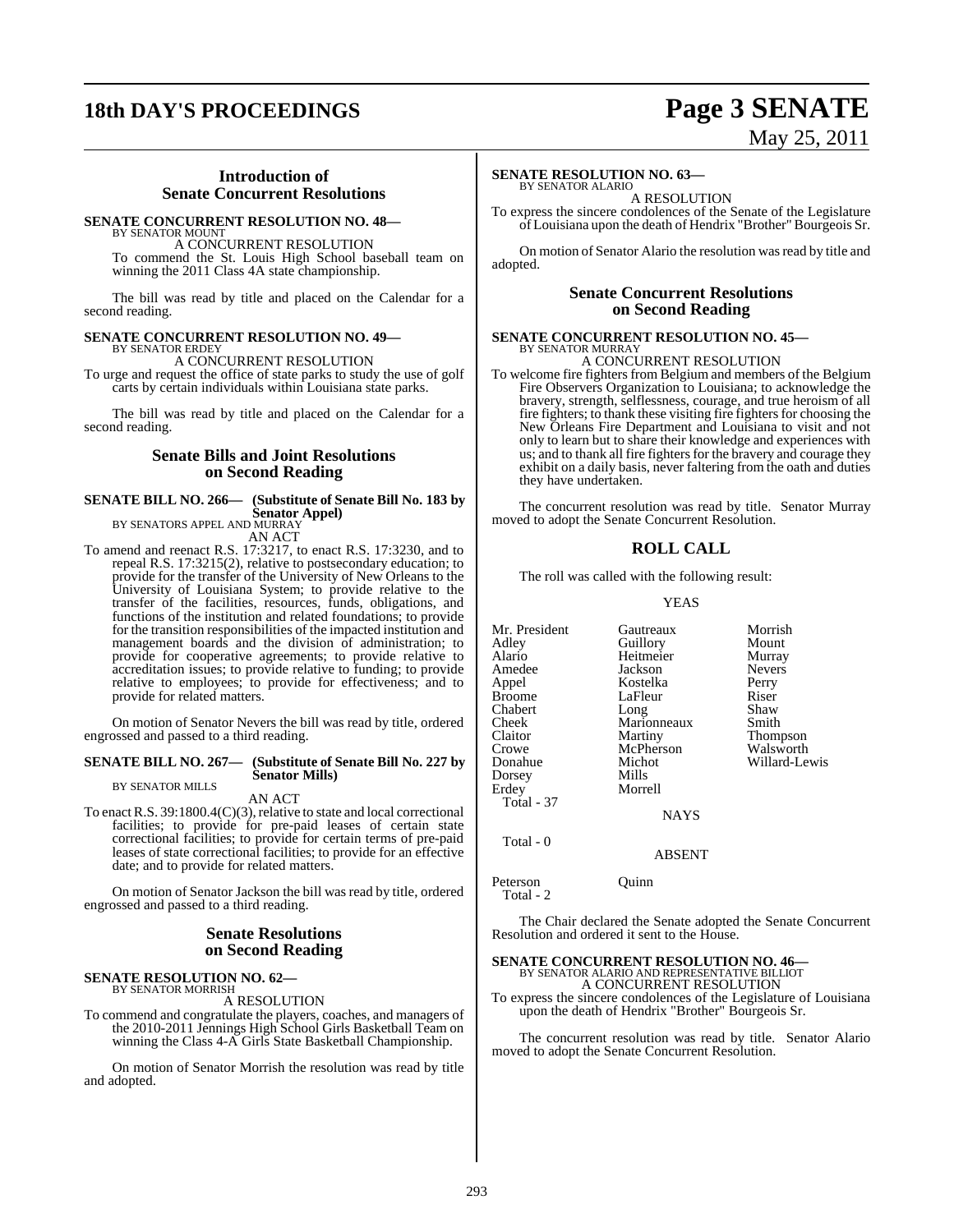### **ROLL CALL**

The roll was called with the following result:

#### YEAS

| Mr. President<br>Adley<br>Alario<br>Amedee<br>Appel<br><b>Broome</b><br>Chabert<br>Cheek<br>Claitor<br>Crowe<br>Donahue<br>Dorsey<br>Total $-36$ | Erdey<br>Guillory<br>Heitmeier<br>Jackson<br>Kostelka<br>LaFleur<br>Long<br>Marionneaux<br>Martiny<br>McPherson<br>Michot<br>Mills<br><b>NAYS</b> | Morrell<br>Morrish<br>Mount<br>Murray<br><b>Nevers</b><br>Perry<br>Riser<br>Shaw<br>Smith<br>Thompson<br>Walsworth<br>Willard-Lewis |
|--------------------------------------------------------------------------------------------------------------------------------------------------|---------------------------------------------------------------------------------------------------------------------------------------------------|-------------------------------------------------------------------------------------------------------------------------------------|
| Total - 0                                                                                                                                        |                                                                                                                                                   |                                                                                                                                     |
|                                                                                                                                                  | ABSENT                                                                                                                                            |                                                                                                                                     |

| Gautreaux<br>Total - 3 | Peterson | Ouinn |
|------------------------|----------|-------|
|                        |          |       |

The Chair declared the Senate adopted the Senate Concurrent Resolution and ordered it sent to the House.

### **Message from the House**

#### **ASKING CONCURRENCE IN HOUSE BILLS AND JOINT RESOLUTIONS**

#### May 24, 2011

To the Honorable President and Members of the Senate:

I am directed to inform your honorable body that the House of Representatives has finally passed and asks your concurrence in the following House Bills and Joint Resolutions:

| HB No. 123 | HB No. 191 | HB No. 272 |
|------------|------------|------------|
| HB No. 304 | HB No. 373 | HB No. 375 |
| HB No. 591 | HB No. 311 | HB No. 415 |
| HB No. 135 | HB No. 312 | HB No. 235 |

Respectfully submitted, ALFRED W. SPEER Clerk of the House of Representatives

### **House Bills and Joint Resolutions on First Reading**

#### **HOUSE BILL NO. 123—** BY REPRESENTATIVE RICHARD

AN ACT

To amend and reenact R.S. 6:765(B) and 767(D) and R.S. 9:2449(B) and to enact R.S. 9:2432 through 2439, relative to the estate tax apportionment; to authorize the payment of certain savings or shares; to provide for the death of a member or depositor; to provide for the withholding of taxes; to provide exemptions, deductions, and credits when apportioning taxes; to provide an action for the recovery of taxes paid; to provide for actions against nonresidents; to provide for the estate tax marital deduction; to provide for individual retirement accounts; to provide for retroactive application; and to provide for related matters.

## **Page 4 SENATE 18th DAY'S PROCEEDINGS**

The bill was read by title and placed on the Calendar for a second reading.

HOUSE BILL NO. 135—<br>
BY REPRESENTATIVES NOWLIN, ANDERS, ARMES, ARNOLD,<br>
AUBERT, BALDONE, BARRAS, BARROW, BILLIOT, BROSSETT,<br>
BURFORD, HENRY BURNS, TIM BURNS, CARMODY, CARTER,<br>
CHANDLER, CHANEY, CORTEZ, DANAHAY, DIXON, DOER

Proposing to add Article VII, Section 2.3 of the Constitution of Louisiana, relative to the authority to tax; to prohibit the state or any political subdivision from levying a new tax or fee upon the sale or transfer of immovable property; to provide for an effective date; to provide for submission of the proposed amendment to the electors; and to provide for related matters.

The bill was read by title and placed on the Calendar for a second reading.

**HOUSE BILL NO. 191—** BY REPRESENTATIVES AUSTIN BADON, MORENO, AND THIBAUT AN ACT

To amend and reenact R.S. 17:3141.2(5)(introductory paragraph) and to enact R.S. 17:3141.2(5)(o), relative to the definition of a proprietary school; to provide exceptions; to provide an effective date; and to provide for related matters.

The bill was read by title and placed on the Calendar for a second reading.

### **HOUSE BILL NO. 235—**

BY REPRESENTATIVE ABRAMSON

AN ACT To amend and reenact Code of Criminal Procedure Article 775.1, relative to an automatic stay following order of mistrial; to provide that the stay applies to emergency writ applications to the appropriate reviewing courts with appellate jurisdiction, including the Louisiana Supreme Court; and to provide for related matters.

The bill was read by title and placed on the Calendar for a second reading.

**HOUSE BILL NO. 272—** BY REPRESENTATIVES BISHOP, ARNOLD, AUSTIN BADON, BROSSETT, HENDERSON, LEGER, AND STIAES AND SENATOR MORRELL AN ACT

To amend and reenact Code of Criminal Procedure Articles 211, 211.1, and 211.2 and to repeal Code of Criminal Procedure Articles 211.3, 211.4, 211.5, and 211.6, relative to arrest; to provide relative to the issuance of a written summons in lieu of arrest for certain crimes; and to provide for related matters.

The bill was read by title and placed on the Calendar for a second reading.

**HOUSE BILL NO. 304—** BY REPRESENTATIVES PEARSON, TIM BURNS, AND SCHRODER AND SENATORS CROWE, DONAHUE, AND NEVERS AN ACT

To enact R.S. 15:1093.2, 1093.3, and 1093.4, relative to regional juvenile facilities; to provide relative to financial audits of regional juvenile facility districts; to require regional juvenile facility districts to provide annual sworn financial statements; to provide relative to reporting by the legislative auditor; to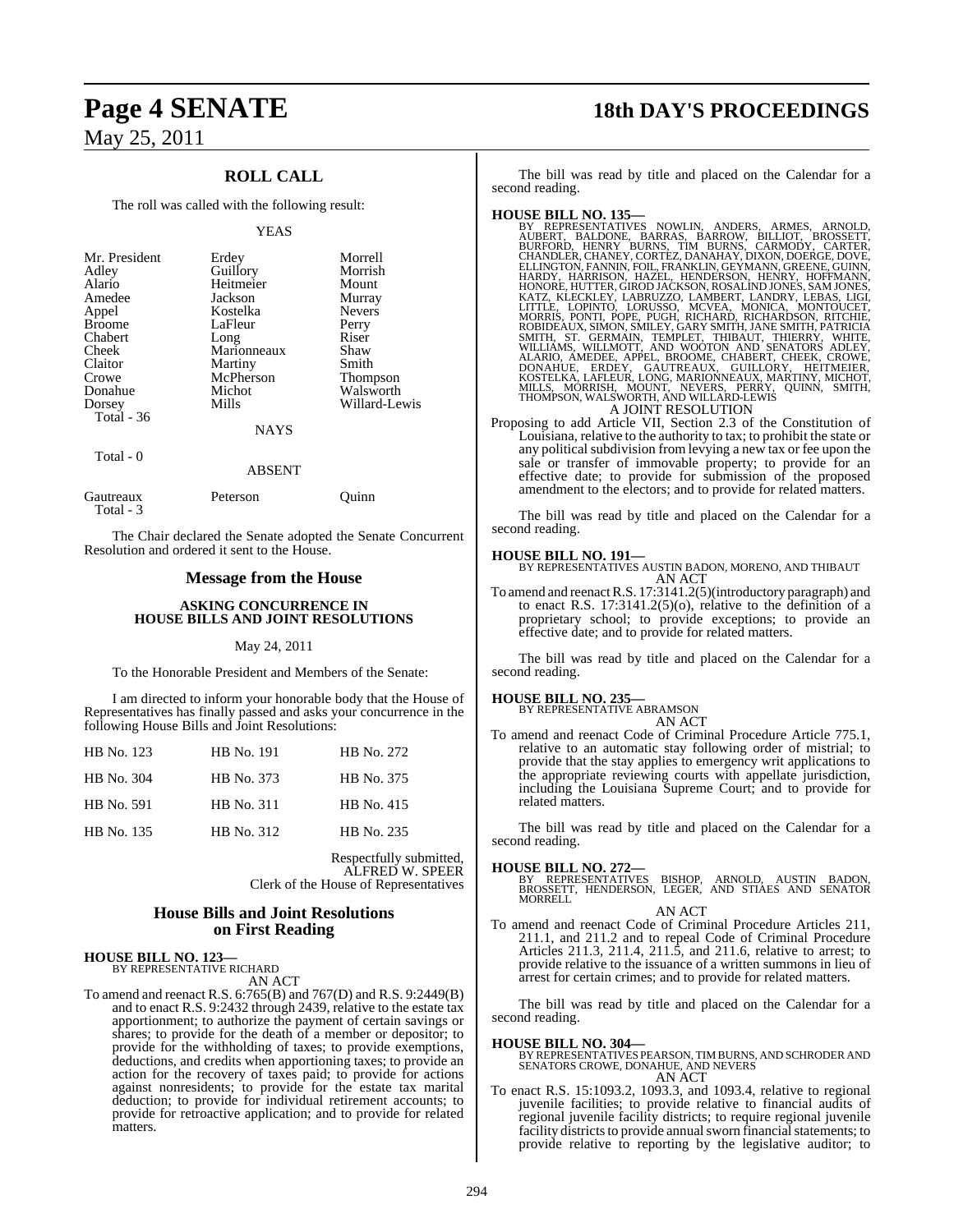## **18th DAY'S PROCEEDINGS Page 5 SENATE**

# May 25, 2011

provide relative to the composition of the board of commissioners and board of directors of regional juvenile districts; to provide for training; and to provide for related matters.

The bill was read by title and placed on the Calendar for a second reading.

# **HOUSE BILL NO. 311—** BY REPRESENTATIVE LABRUZZO AN ACT

To enact R.S. 17:16 and  $3996(B)(28)$ , relative to public school employees; to require a school employee to report his arrest for certain sexual offenses involving minors, other crimes, and instances of child abuse or neglect; to provide relative to guidelines, procedures, and time lines for such reporting; to provide relative to administration; to provide definitions; to provide applicability; to provide relative to the failure of the employee to report; to provide effectiveness; to provide an effective date; and to provide for related matters.

The bill was read by title and placed on the Calendar for a second reading.

### **HOUSE BILL NO. 312—** BY REPRESENTATIVE CHANDLER

AN ACT

To amend and reenact R.S. 56:329(B), relative to placement of fishing gear; to exempt hoop nets on portions of Little River from certain restrictions; and to provide for related matters.

The bill was read by title and placed on the Calendar for a second reading.

### **HOUSE BILL NO. 373—** BY REPRESENTATIVE GUINN

AN ACT

To amend and reenact R.S. 17:24.8 and 222(C), relative to prekindergarten programs at nonpublic elementary schools; to authorize certain nonpublic schools to develop and offer prekindergarten instruction; to provide for the minimum age at which children enter prekindergarten at nonpublic schools; to provide for rules and regulations; and to provide for related matters.

The bill was read by title and placed on the Calendar for a second reading.

### **HOUSE BILL NO. 375—** BY REPRESENTATIVES LORUSSO AND LIGI

AN ACT

To amend and reenact R.S. 24:772(A) and (B), relative to reports required to be submitted to the legislature; to delete the requirement that an agency provide only one printed copy of such a report to the presiding officer of each house of the legislature; to permit an agency to send an electronic copy of a report to one or more members of the legislature; to require electronic delivery of a list of agency reports and publications; to require the list to be submitted to the David R. Poynter Legislative Research Library; to provide for the content of the list; to require each agency to distribute an electronic copy of each report and publication on such list to the David R. Poynter Legislative Research Library; to provide a deadline for the submission of such information; to provide for delivery of the information in the list to the members of the legislature; to change the number of paper copies required to be submitted to the David R. Poynter Legislative Research Library; and to provide for related matters.

The bill was read by title and placed on the Calendar for a second reading.

### **HOUSE BILL NO. 415—** BY REPRESENTATIVE LOPINTO

AN ACT

To amend and reenact R.S. 15:574.7(B) and to enact R.S. 15:574.7(C) and Code of Criminal Procedure Article 899.1, relative to probation and parole; to authorize probation and parole officers to impose administrative sanctions for technical violations; to provide for limitations; to provide for definitions; to provide for procedures; and to provide for related matters.

The bill was read by title and placed on the Calendar for a second reading.

**HOUSE BILL NO. 591—**<br>BY REPRESENTATIVES RITCHIE, ARNOLD, AUBERT, AUSTIN BADON, BOWNS, BADON, BISHOP, BROŚSETT, BURRELL, DIXON, DOWNS,<br>EDWARDS, FRANKLIN, HARDY, HENDERSON, HINES, HOFFMANN,<br>HONORE, MICHAEL JACKSON, ROSALIND MONTOUCET, MORENO, PATRICIA SMITH, ST. GERMAIN, STIAES, AND WOOTON

AN ACT

To amend and reenact R.S. 47:841(B)(2) and Section 4 of Act No. 32 of the 2000 Regular Session of the Legislature, as amended and reenacted by Act No. 21 of the 2002 Regular Session of the Legislature, and to enact R.S. 47:841(G), relative to the tobacco tax; to remove termination of the applicability of a certain portion of the tax levied on cigarettes; to provide for the use of the avails of the tax; to provide for an effective date; and to provide for related matters.

The bill was read by title and placed on the Calendar for a second reading.

### **Message from the House**

### **ASKING CONCURRENCE IN HOUSE CONCURRENT RESOLUTIONS**

May 25, 2011

To the Honorable President and Members of the Senate:

I am directed to inform your honorable body that the House of Representatives has finally passed and asks your concurrence in the following House Concurrent Resolutions:

HCR No. 122 HCR No. 123 HCR No. 124

Respectfully submitted, ALFRED W. SPEER Clerk of the House of Representatives

### **House Concurrent Resolutions on First Reading**

## **HOUSE CONCURRENT RESOLUTION NO. 122—** BY REPRESENTATIVE CARTER

A CONCURRENT RESOLUTION

To commend Yvette Girouard, head coach of the Louisiana State University softball team, for her monumental achievements upon the end of her extraordinary coaching career.

The bill was read by title and placed on the Calendar for a second reading.

# **HOUSE CONCURRENT RESOLUTION NO. 123—** BY REPRESENTATIVE HUVAL AND SENATOR MILLS A CONCURRENT RESOLUTION

To commend the Breaux Bridge High School boys' track and field team upon winning the 2011 Class 4A state championship.

The bill was read by title and placed on the Calendar for a second reading.

# **HOUSE CONCURRENT RESOLUTION NO. 124—** BY REPRESENTATIVE CARTER A CONCURRENT RESOLUTION

To commend Glasgow Middle School eighth grader Scott Wu upon winning the 2011 Raytheon MATHCOUNTS National Competition in Washington, D.C.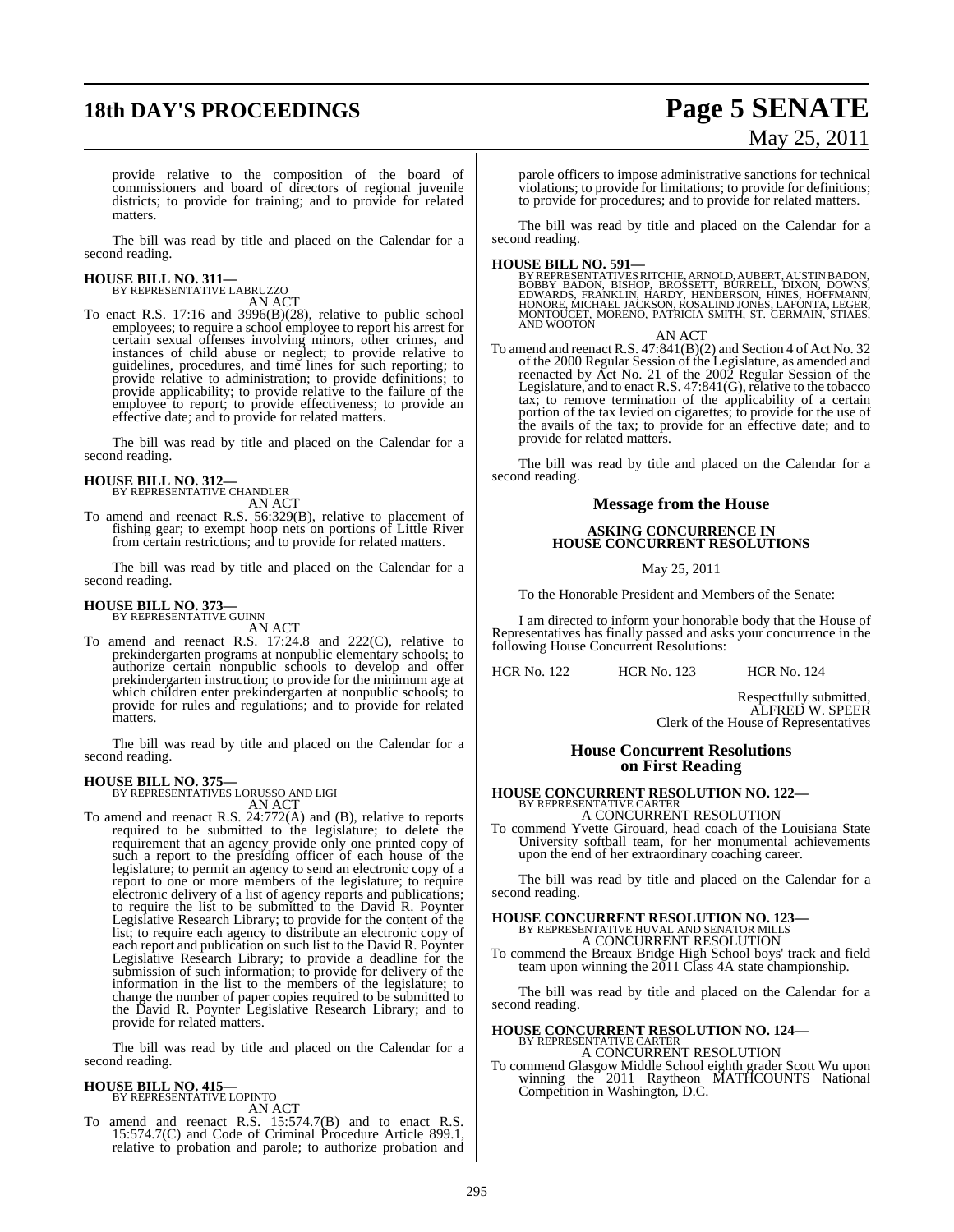## **Page 6 SENATE 18th DAY'S PROCEEDINGS**

May 25, 2011

The bill was read by title and placed on the Calendar for a second reading.

### **House Bills and Joint Resolutions on Second Reading**

### **HOUSE BILL NO. 49—**

BY REPRESENTATIVES LEGER, ABRAMSON, ARNOLD, AUBERT, AUSTIN BADON, BOBBY BADON, BALDONE, BARROW, BILHOT, BISHOP, BISHOP, BROSSETT, HENRY BURNS, TIM BURNS, CHAMPAGNE, CHANDLER, CHANEY, CONNICK, CORTEZ, DOWNS, FANNIN, GISCLAI

To amend and reenact R.S. 14:46.2(A) and 46.3(A)(1) and (2), (B), and (D)(1) and to enact R.S. 14:46.2(D) and 46.3(A)(4) and (5) and  $(G)$ , relative to human trafficking; to provide with respect to the crimes of human trafficking and trafficking of children for sexual purposes; to amend the elements of those crimes; to provide for definitions; to provide for penalties; and to provide for related matters.

The bill was read by title and referred by the President to the Committee on Judiciary C.

### **HOUSE BILL NO. 133—** BY REPRESENTATIVE ANDERS

AN ACT

To enact Part I-B of Chapter 2 of Title 51 of the Louisiana Revised Statutes of 1950, to be comprised of R.S. 51:501, relative to warranty claims; to require claims to be approved or disapproved within thirty days; to require payment of approved claims within thirty days; to require notice of disapproval and the grounds for the disapproval; to provide for claims not disapproved within thirty days; to provide for claims submitted after the termination of a contract; to provide for compensation for work performed by a dealer; to provide for excluded expenses; to provide for compensation for parts; to provide for a supplier's right to adjust for errors; to authorize a dealer to accept a manufacturer's reimbursement terms; to define "dealer"; to provide for an effective date; and to provide for related matters.

The bill was read by title and referred by the President to the Committee on Commerce, Consumer Protection, and International Affairs.

## **HOUSE BILL NO. 190—** BY REPRESENTATIVE THIBAUT

AN ACT

To repeal R.S. 32:392.1, relative to motor vehicles; to repeal the prohibition on the impoundment of motor vehicles in certain circumstances.

The bill was read by title and referred by the President to the Committee on Transportation, Highways and Public Works.

### **HOUSE BILL NO. 378—**

BY REPRESENTATIVE ELLINGTON

- AN ACT
- To amend and reenact R.S. 38:2191, relative to public contracts; to provide for progressive stage payments made under public contracts; and to provide for related matters.

The bill was read by title and referred by the President to the Committee on Transportation, Highways and Public Works.

### **HOUSE BILL NO. 381—**

BY REPRESENTATIVE GREENE AND SENATOR MICHOT AN ACT

To amend and reenact R.S. 51:2453(1) and (6), 2455(A), and  $2457(A)(2)(a)$ , (b), and (f), relative to tax rebates; to provide with respect to the Louisiana Quality Jobs Program; to provide

for definitions; to specify that the value of health insurance benefits offered to employees shall be included in the consideration of the value of a new direct job; to provide for effectiveness; and to provide for related matters.

The bill was read by title and referred by the President to the Committee on Commerce, Consumer Protection, and International Affairs.

### **HOUSE BILL NO. 486—** BY REPRESENTATIVE GREENE



To amend and reenact R.S. 47:305.16 and to enact R.S. 47:305.16.1, relative to sales and use tax; to provide relative to the sales and use tax exemption for cable television installation; to provide relative to a sales and use tax exemption on video programming and television service; to provide relative to the definition of regular service; to clarify that certain services shall be considered regular service; to provide for an effective date; and to provide for related matters.

The bill was read by title and referred by the President to the Committee on Revenue and Fiscal Affairs.

**HOUSE BILL NO. 491—** BY REPRESENTATIVE MICHAEL JACKSON AN ACT

To enact R.S. 47:1517(F), relative to the tax exemption budget; to require hearings of the House Committee on Ways and Means and the Senate Committee on Revenue and Fiscal Affairs on the tax exemption budget; to authorize certain reports; and to provide for related matters.

The bill was read by title and referred by the President to the Committee on Revenue and Fiscal Affairs.

### **HOUSE BILL NO. 501—**

BY REPRESENTATIVE LEGER

Orleans; and to provide for related matters.

AN ACT To amend and reenact R.S. 34:963 and to repeal R.S. 34:950, 951, 952, 954, and 965, relative to bar pilots; to authorize bar pilots to form corporations or limited liability companies; to repeal certain provisions relative to bar pilots for the Port of New

The bill was read by title and referred by the President to the Committee on Commerce, Consumer Protection, and International Affairs.

### **HOUSE BILL NO. 513—**

BY REPRESENTATIVES WILLIAMS, AUSTIN BADON, BOBBY BADON,<br>BARROW, BILLIOT, HENRY BURNS, BURRELL, DIXON, DOWNS,<br>GALLOT, GISCLAIR, GUINN, HOWARD, LOPINTO, MONTOUCET,<br>SIMON, PATRICIA SMITH, ST. GERMAIN, AND WOOTON AN ACT

To amend and reenact R.S. 32:1(4), (4.2), (13), and (65), 212(A), and  $232(1)(a)$  and (b) and R.S. 47:463.148(B), (C), and (D)(1), to enactR.S. 32:74(C) and 329.1, and to repealR.S. 32:197(B) and 329, relative to bicycles and traffic; to amend, enact, and repeal provisions relative to bicycles and traffic; to amend provisions for the "Share the Road" license plate; and to provide for related matters.

The bill was read by title and referred by the President to the Committee on Transportation, Highways and Public Works.

**HOUSE BILL NO. 537—** BY REPRESENTATIVE TUCKER AND SENATOR APPEL AN ACT

To amend and reenact R.S. 17:3217, to enact R.S. 17:3230 and Part III-A of Chapter 26 of Title 17 of the Louisiana Revised Statutes of 1950, to be comprised of R.S. 17:3241, and to repeal R.S. 17:3215(2), relative to postsecondary education; to provide for the transfer of the University of New Orleans to the University of Louisiana System; to provide relative to the transfer of the facilities, resources, funds, obligations, and functions of the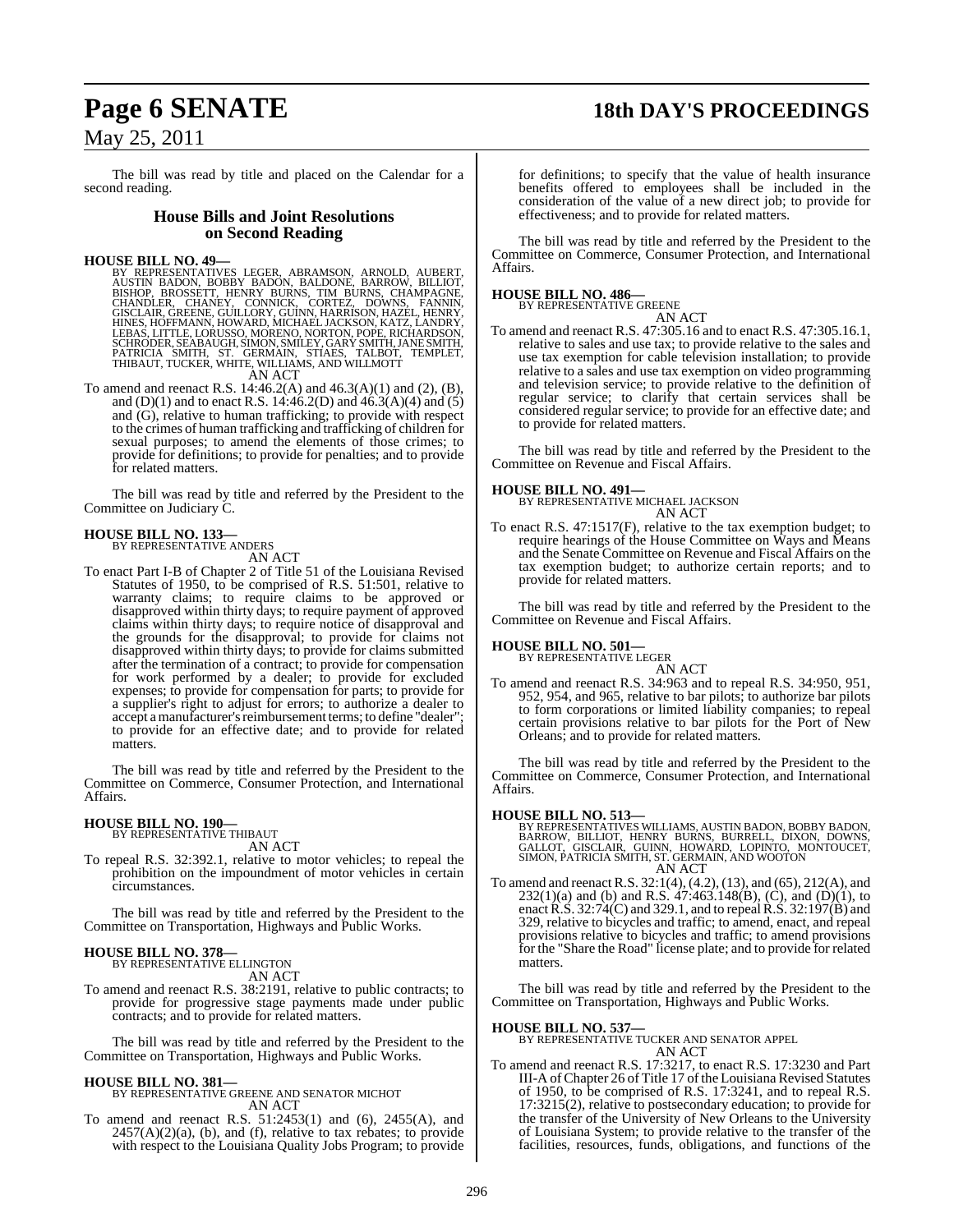## **18th DAY'S PROCEEDINGS Page 7 SENATE**

institution and related foundations; to provide for the transition responsibilities of the impacted institution and management boards and the division of administration; to provide for cooperative agreements; to provide relative to accreditation issues; to provide relative to funding; to provide relative to employees; to provide for effectiveness; and to provide for related matters.

The bill was read by title and referred by the President to the Committee on Education.

#### **HOUSE BILL NO. 543—** BY REPRESENTATIVE LEGER

AN ACT

To enact R.S. 34:3523, relative to contracts let by ports; to authorize ports to use the design-build method on certain construction projects; to provide for a selection process for the designbuilder; to provide for requirements, rights, and powers for the design-builder; to provide for notice and advertisement procedures; to authorize a private design professional to develop project descriptions; to establish an evaluation committee and its responsibilities; to establish a technical review committee and its responsibilities; to provide procedures for selection of the winning proposal; to provide a review process; to provide guidelines relative to legal action; and to provide for related matters.

The bill was read by title and referred by the President to the Committee on Transportation, Highways and Public Works.

## **HOUSE BILL NO. 583—** BY REPRESENTATIVE WILLMOTT

AN ACT

To enact R.S. 32:334, relative to motor vehicle lamps; to prohibit operation of a motor vehicle with certain lamps; to prohibit installation of certain lamps on a motor vehicle; to prohibit issuance of an official certificate of inspection; to provide for penalties; and to provide for related matters.

The bill was read by title and referred by the President to the Committee on Transportation, Highways and Public Works.

### **Senator Broome in the Chair**

### **House Concurrent Resolutions on Second Reading**

# **HOUSE CONCURRENT RESOLUTION NO. 118—** BY REPRESENTATIVE CARTER A CONCURRENT RESOLUTION

To commend the Louisiana State University Laboratory School tennis team for winning the 2011 Louisiana High School Athletic Association's Division IV girls' and boys' championship and to congratulate theCub girls' and boys' tennis team on exemplifying sportsmanship and community service.

The resolution was read by title. Senator Claitor moved to concur in the House Concurrent Resolution.

### **ROLL CALL**

The roll was called with the following result:

### YEAS

| Mr. President | Gautreaux   | Morrish       |
|---------------|-------------|---------------|
| Adley         | Guillory    | Mount         |
| Alario        | Heitmeier   | Murray        |
| Amedee        | Jackson     | <b>Nevers</b> |
| Appel         | Kostelka    | Perry         |
| <b>Broome</b> | LaFleur     | Ouinn         |
| Chabert       | Long        | Riser         |
| Cheek         | Marionneaux | Shaw          |
| Claitor       | Martiny     | Smith         |

### Crowe McPherson Thompson<br>
Donahue Michot Walsworth Donahue Michot Walsworth<br>Dorsey Mills Willard-Le Dorsey Mills Willard-Lewis Total - 38

Morrell **NAYS** 

May 25, 2011

Total - 0

ABSENT

Peterson Total - 1

The Chair declared the Senate concurred in the House Concurrent Resolution and ordered it returned to the House.

### **Reports of Committees**

The following reports of committees were received and read:

### **REPORT OF COMMITTEE ON**

### **HEALTH AND WELFARE**

Senator Willie L. Mount, Chairman on behalf of the Committee on Health and Welfare, submitted the following report:

### May 25, 2011

To the President and Members of the Senate:

I am directed by your Committee on Health and Welfare to submit the following report:

#### **SENATE CONCURRENT RESOLUTION NO. 40—** BY SENATOR CHEEK A CONCURRENT RESOLUTION

To urge and request the Department of Health and Hospitals and the LouisianaAmbulance Alliance to work in collaboration through the Emergency Medical Services Professional Working Group to meet certain goals and to report to the Senate and House committees on health and welfare by February 1, 2012.

Reported favorably.

#### **SENATE CONCURRENT RESOLUTION NO. 41—** BY SENATOR BROOME

### A CONCURRENT RESOLUTION

To urge and request the Department of Health and Hospitals to continue its reliance on the Medicaid Purchase Plan (MPP) Advisory Council for program outreach, education, review and guidance.

Reported favorably.

### **SENATE BILL NO. 226—** BY SENATOR MOUNT

AN ACT

To amend and reenact R.S. 12:1143, R.S. 13:3715.1(J) and 3715.3(G)(1)(a), R.S. 15:560.2(B)(1), R.S. 17:2048.51(O)(1)(c), R.S. 23:1371.1(6), R.S. 36:259(E)(10), R.S. 37:1103(3), 1104, 1105, 1360.52(4), 1360.55(B)(1), 1360.57(1), 1744(A)(1), 1745(A)(1), 1745.13(8), 2351, 2352(2), 2353, 2354(A), R.S. 40:2114(B), and R.S. 44:4(29), to enact Chapter 28 of Title 40 of the Louisiana Revised Statutes of 1950, to be comprised of R.S. 40:2721 through 2726, and to repeal R.S. 36:259(EE), relative to boards and commissions; to create and establish the Louisiana Behavioral Sciences Regulatory Board; to consolidate the powers and duties of the Louisiana Licensed Professional Counselors Board of Examiners and the State Board of Examiners of Psychologists into the Louisiana Behavioral Sciences Regulatory Board; to provide for definitions; to provide for organization, membership, compensation, domicile, meetings, quorum, and powers and duties of the Louisiana Behavioral Sciences RegulatoryBoard; to provide for an annual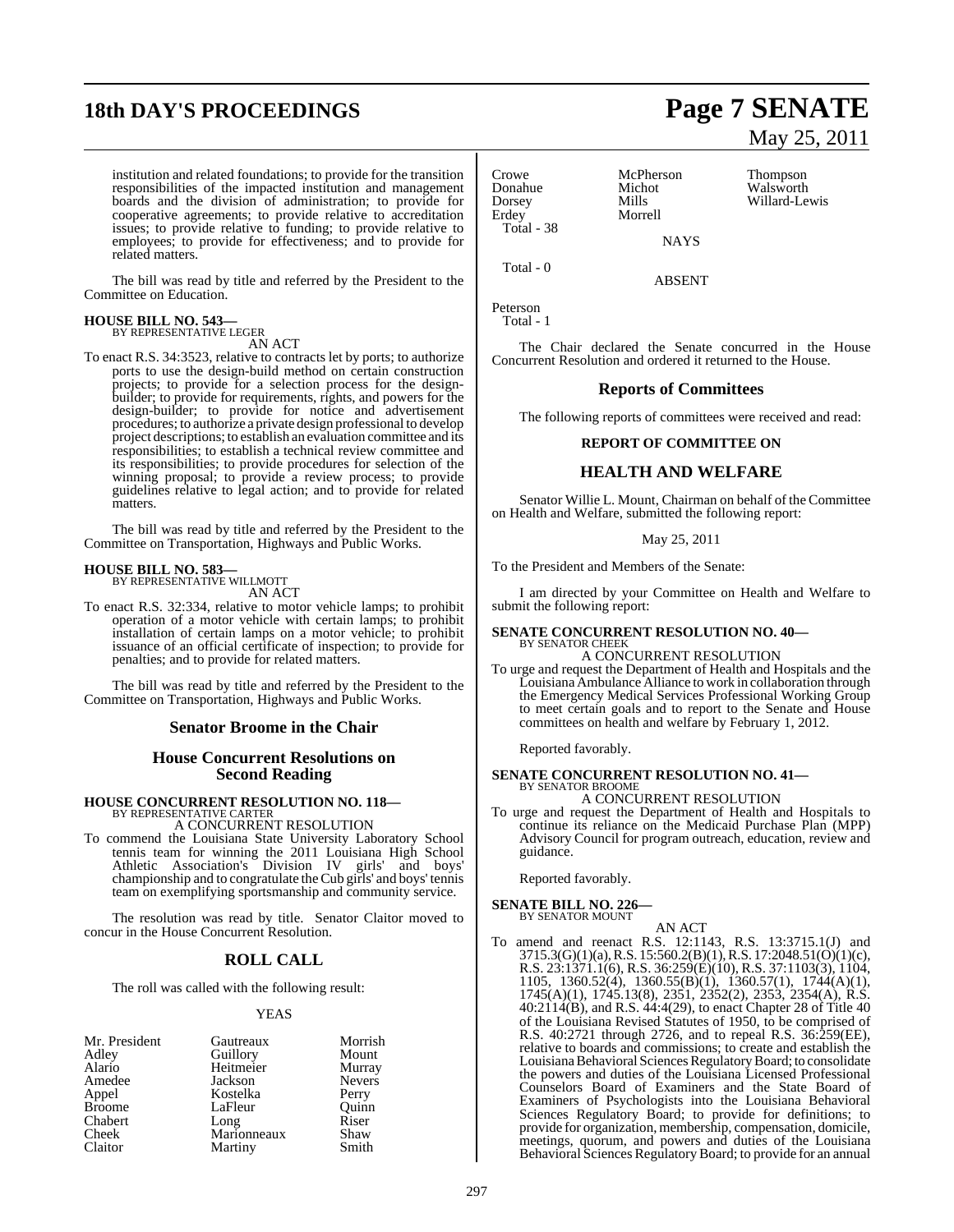## **Page 8 SENATE 18th DAY'S PROCEEDINGS**

### May 25, 2011

report to be submitted by Louisiana Behavioral Sciences Regulatory Board; to provide for the prohibition on receipt or expenditure of state funds by the Louisiana Behavioral Sciences Regulatory Board; to provide for the transfer of assets, liabilities, and obligations; to provide for the transfer of documents; to provide for rules and regulations; and to provide for related matters.

Reported by substitute.

### **HOUSE CONCURRENT RESOLUTION NO. 53—** BY REPRESENTATIVE HARRISON A CONCURRENT RESOLUTION

To urge and request the Department of Health and Hospitals and the Department of Education to study jointly the feasibility and advisability of funding more school nurse positions through the Medicaid program and to report their study findings to the House Committee on Health and Welfare, the Senate Committee on Health and Welfare, the House Committee on Education, and the Senate Committee on Education prior to the beginning of the 2012 Regular Session of the Legislature.

Reported favorably.

### **HOUSE CONCURRENT RESOLUTION NO. 55—** BY REPRESENTATIVE HARRISON A CONCURRENT RESOLUTION

To urge and request the Office of Group Benefits to conduct a study on the financial benefits of establishing a programto addressthe high rate of obesity in Louisiana and to report the findings to the Legislature of Louisiana no later than January 1, 2012.

Reported with amendments.

#### **HOUSE CONCURRENT RESOLUTION NO. 57—** BY REPRESENTATIVE HARRISON A CONCURRENT RESOLUTION

To memorialize the United States Food and Drug Administration to take immediate and focused action to improve the enforcement of food import restrictions of seafood imports prior to sale in Louisiana.

Reported favorably.

Respectfully submitted, WILLIE L. MOUNT Chairman

### **Senate Bills and Joint Resolutions on Second Reading Reported by Committees**

#### **SENATE BILL NO. 41—** BY SENATOR ALARIO

AN ACT

To amend and reenact R.S. 47:342(3)(b), relative to the occupational license tax; to define contractor for purposes of the occupational license tax in certain parishes; to provide for an effective date; and to provide for related matters.

Reported favorably by the Committee on Revenue and Fiscal Affairs. The bill was read by title, ordered engrossed and passed to a third reading.

### **SENATE BILL NO. 159—**

BY SENATOR APPEL AND REPRESENTATIVE LEGER AN ACT

To amend and reenact R.S. 47:6036(G), relative to tax credits; to extend the Ports of Louisiana investor tax credit; to provide for a termination date; to provide for an effective date; and to provide for related matters.

Reported favorably by the Committee on Revenue and Fiscal Affairs. The bill was read by title, ordered engrossed and passed to a third reading.

#### **SENATE BILL NO. 190—** BY SENATOR ERDEY

AN ACT

To enact R.S. 14:32.2, relative to the crime of first degree vehicular homicide; to provide for the elements of the crime; to provide penalties for conviction of the crime; and to provide for related matters.

Reported favorably by the Committee on Judiciary C. The bill was read by title, ordered engrossed and passed to a third reading.

## **SENATE BILL NO. 220—** BY SENATOR MARTINY

AN ACT To enact R.S. 15:574.4(A)(4), relative to parole eligibility; to provide for eligibility for parole consideration for certain offenders; and to provide for related matters.

Reported favorably by the Committee on Judiciary B. The bill was read by title, ordered engrossed and passed to a third reading.

#### **SENATE BILL NO. 229—** BY SENATOR MARIONNEAUX

AN ACT

To amend and reenact R.S. 33:2218.8(B) and (G), relative to supplemental pay for deputy sheriffs; to increase the amount of monthly compensation; and to provide for related matters.

Reported with amendments by the Committee on Judiciary B.

### **SENATE COMMITTEE AMENDMENTS**

Amendments proposed by Senate Committee on Judiciary B to Original Senate Bill No. 229 by Senator Marionneaux

### AMENDMENT NO. 1

On page 1, delete line 2 and insert the following in lieu thereof: "To amend and reenact R.S.  $33:2002(A)(1)$  and  $\bar{A}(4)(a)$ ,  $2218.2(A)(1)$ and  $(2)(a)$ ,  $2218.8(B)$  and  $(G)$  and  $2218.10$  and to enact Subpart F of Part III of Chapter 6 of Title 40 of the Louisiana Revised Statutes of 1950, to be comprised of R.S. 40:1460.3, relative to additional pay for certain law enforcement officers;

### AMENDMENT NO. 2

On page 1, line 3, delete "sheriffs;"

### AMENDMENT NO. 3

On page 1, delete line 6, and insert the following in lieu of thereof: "Section 1. R.S.  $33:2002(A)(1)$  and  $(4)(a)$ ,  $2218.2(A)(1)$  and  $(2)(a)$ ,  $2218.8(B)$  and  $(G)$  and  $2218.10$  are hereby amended and reenacted to read as"

### AMENDMENT NO. 4

On page 1, between lines 7 and 8 and insert the following: "§2002. Extra compensation

A.(1) In addition to the compensation now paid by any municipality, parish, fire protection district, or other political subdivision maintaining a fire department, or by the Chitimacha Tribe of Louisiana or the Coushatta Tribe of Louisiana, hereinafter referred to as "tribe", or by any nonprofit corporation contracting with any such political subdivision to provide fire protection services to every paid, regularly employed employee who is paid not lessthan three hundred dollars per month, not including supplemental pay, as distinguished from part-time employees and volunteers of such fire department, who are carried on the payroll of such fire department, and every employee as defined herein who is paid from funds of the parish or municipality or tribe obtained through lawfully adopted bond issues, lawfully assessed taxes, or other funds available for such purpose, either directly or through a board or commission set up by law or ordinance of the parish or municipality or tribe, shall be paid extra compensation by the state in the amount of five hundred **one thousand** dollars per month for each such paid employee who has completed or who hereafter completes one year of service. \* \* \*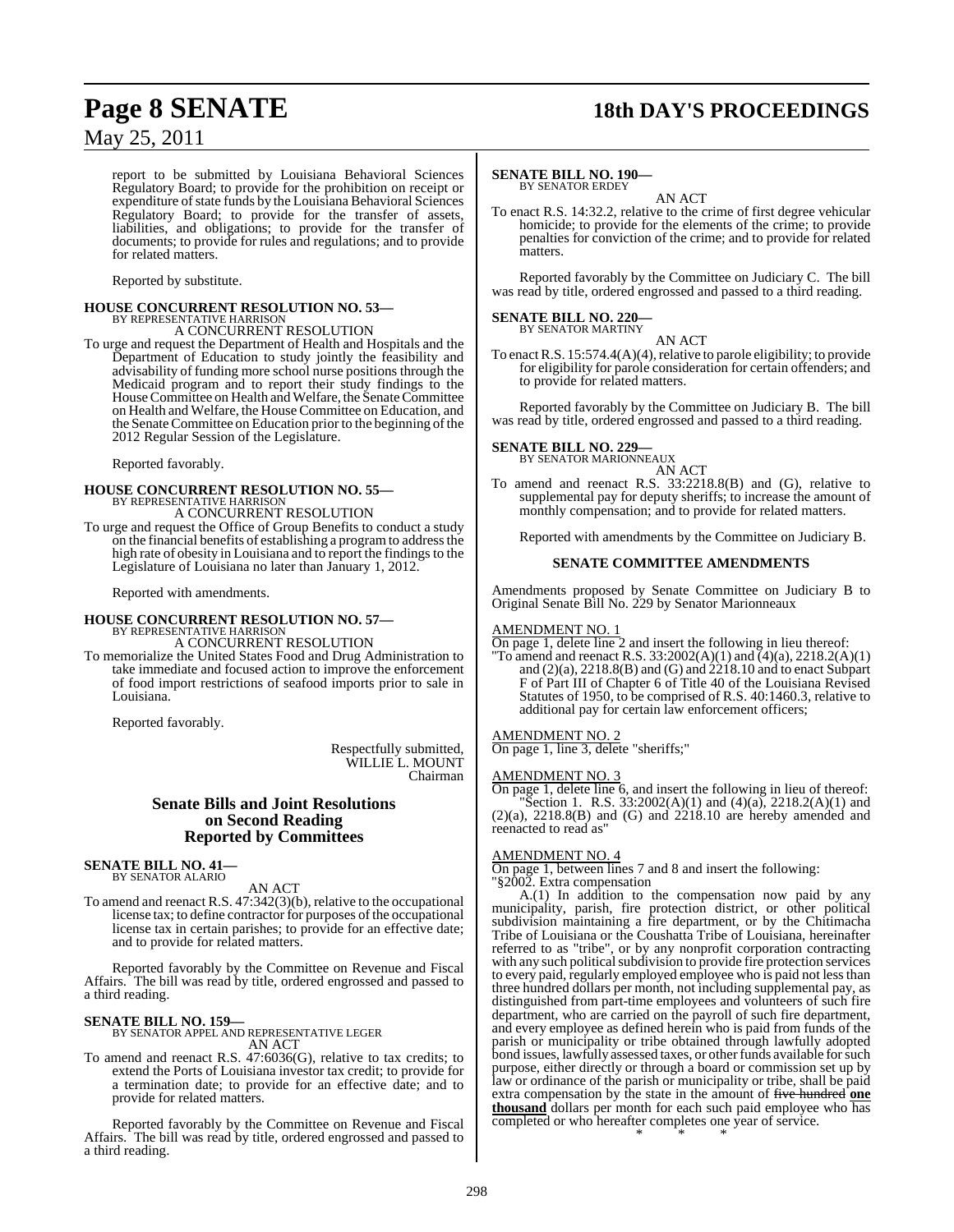## **18th DAY'S PROCEEDINGS Page 9 SENATE**

(4)(a) Every fire protection officer who is employed on a fulltime basis by a port authority headquartered in the city of New Orleans shall be paid by the state extra compensation in the amount of five hundred **one thousand** dollars per month in addition to the compensation now paid to him by his employer out of self-generated revenue attributable to the agency employing such fire protection officers. To be eligible for the extra compensation, each such fire protection officer shall have completed one year of service, and any such fire protection officer hired after March 31, 1986, shall also have completed and passed a certified fireman's training program equal to National Fire Protection Association Standard 1001 Firefighter I Certification or a firemen's training program as approved by the Louisiana State University Firemen Training Program in accordance with R.S. 40:1541 et seq., or other state or federally approved maritime firefighter training program. \* \* \*

§2218.2. Rate of compensation; prior service; supplemental monthly compensation; police to receive additional compensation

A.(1) In addition to the compensation now paid by any municipality included in this Subpart or by the Chitimacha Tribe of Louisiana, the Coushatta Tribe of Louisiana, or the Tunica-Biloxi Tribe of Louisiana, hereinafter referred to as "tribe" or "tribal", to any police officer, every police officer employed by any municipality or tribe which employs one or more police officers who devotes his full working time to law enforcement, and for those hired after March 31, 1986, who have completed and passed a council-certified training program as provided in R.S. 40:2405, shall be paid by the state extra compensation in the amount of five hundred **one thousand** dollars per month for each full-time municipal or tribal law enforcement officer who has completed or who hereafter completes one year of service.

(2)(a) Every sworn, commissioned law enforcement officer employed on a full-time basis by a bona fide police agency of the state or its political subdivisions, other than the Department of Public Safety and Corrections and the Department of Wildlife and Fisheries, and headquartered in the city of New Orleans, and who serves the welfare of the public in the capacity of a police officer by providing police servicesto the general public through effecting arrests, issuing citations, and servingwarrantswhile patrolling levees, waterways and riverfront areas, or while patrolling bridges that are within the boundaries of the city of New Orleans shall be paid by the state extra compensation in the amount of five hundred **one thousand** dollars per month in addition to the compensation now paid to him by his employer out of self-generated revenue attributable to the agency employing such officers. To be eligible for the extra compensation, each such law enforcement officer shall have completed one year of service, and any such law enforcement officer hired after March 31, 1986, shall also have completed and passed a council-certified training program, as provided in R.S. 40:2405.

AMENDMENT NO. 5

On page 2, after line 10, insert the following: "\* \* \*

§2218.10. Extra compensation for commissioned full-time harbor police, fireboat personnel, and bridge police

\* \* \*"

In addition to the compensation now paid to any harbor police officer, fireboat operator, and bridge police officer, every harbor police officer, fireboat employee, and bridge police officer who is a full-time employee and who is paid a salary of not less than eight hundred dollars per month and who has completed and passed a postcertified training program as provided in R.S. 40:2405 and who has completed or who hereafter completes one year of service shall be paid by the state extra compensation in the amount of five hundred **one thousand** dollars per month. The provisions of this Section shall only apply to employees of a political subdivision of the state.

Section 2. Subpart F of Part III of Chapter 6 of Title 40 of the Louisiana Revised Statutes of 1950, to be comprised of R.S. 40:1460.3, is hereby enacted to read as follows:

**SUBPART F. HAZARDOUS PAY FOR STATE POLICE OFFICERS §1457.1. Hazardous pay for state police officers Every sworn, commissioned state police officer, who is a graduate of the state police training academy, and who is**

# May 25, 2011

**employed by the office of state police of the Department of Public Safety and Corrections shall be paid by the state extra compensation for hazardous duty in the amount of five hundred dollars per month. The hazardous duty pay provided by this Section shall be in addition to any uniform state civil service pay** plan.

On motion of Senator Martiny, the committee amendment was adopted. The amended bill was read by title, ordered engrossed and passed to a third reading.

## **SENATE BILL NO. 232—**<br>BY SENATOR CHEEK

AN ACT To amend and reenact R.S. 15:544 (D)(1), (2), (3)(e), (4)(a) and (b) and to enact R.S. 15:544.1 and Chapter 3-C of Title 15 of the Louisiana Revised Statutes of 1950 t o be comprised of R.S. 15:555 and 556; relative to sex offenses; to provide for notification and registration of offenders; to create a sexual assault task force and provide for the membership, and powers, duties, and functions of the task force; to provide for a termination date of the task force; and to provide for related matters.

Reported with amendments by the Committee on Judiciary B.

### **SENATE COMMITTEE AMENDMENTS**

Amendments proposed by Senate Committee on Judiciary B to Original Senate Bill No. 232 by Senator Cheek

AMENDMENT NO. 1

On page 1, line 2, after "to enact" delete "R.S."

AMENDMENT NO. 2 On page 1, at the beginning of line 3, delete "15:544.1 and"

AMENDMENT NO. 3 On page 1, line 10, delete "R.S. 15:544.1 and"

AMENDMENT NO. 4 On page 1, line 11, change "are" to "is"

AMENDMENT NO. 5 On page 3, delete lines 5 though 29

AMENDMENT NO. 6 Delete pages 4, 5, and 6 in their entirety

AMENDMENT NO. 7  $\overline{\text{On page 7, delete lines}}$  1 though 5

AMENDMENT NO. 8 On page 10, line 14, change "**July 1, 2011.**" to "**December 31, 2012.**"

On motion of Senator Martiny, the committee amendment was adopted. The amended bill was read by title, ordered engrossed and passed to a third reading.

### **SENATE BILL NO. 255—**

BY SENATORS WILLARD-LEWIS AND DORSEY AN ACT

To enact R.S. 47:6030.1, relative to tax credits; to grant an individual income tax credit or the cost of purchase, installation, or construction of certain residential energy efficient appliances, equipment, systems, or constructions for the residences of certain elderly people; and to provide for related matters.

Reported with amendments by the Committee on Revenue and Fiscal Affairs.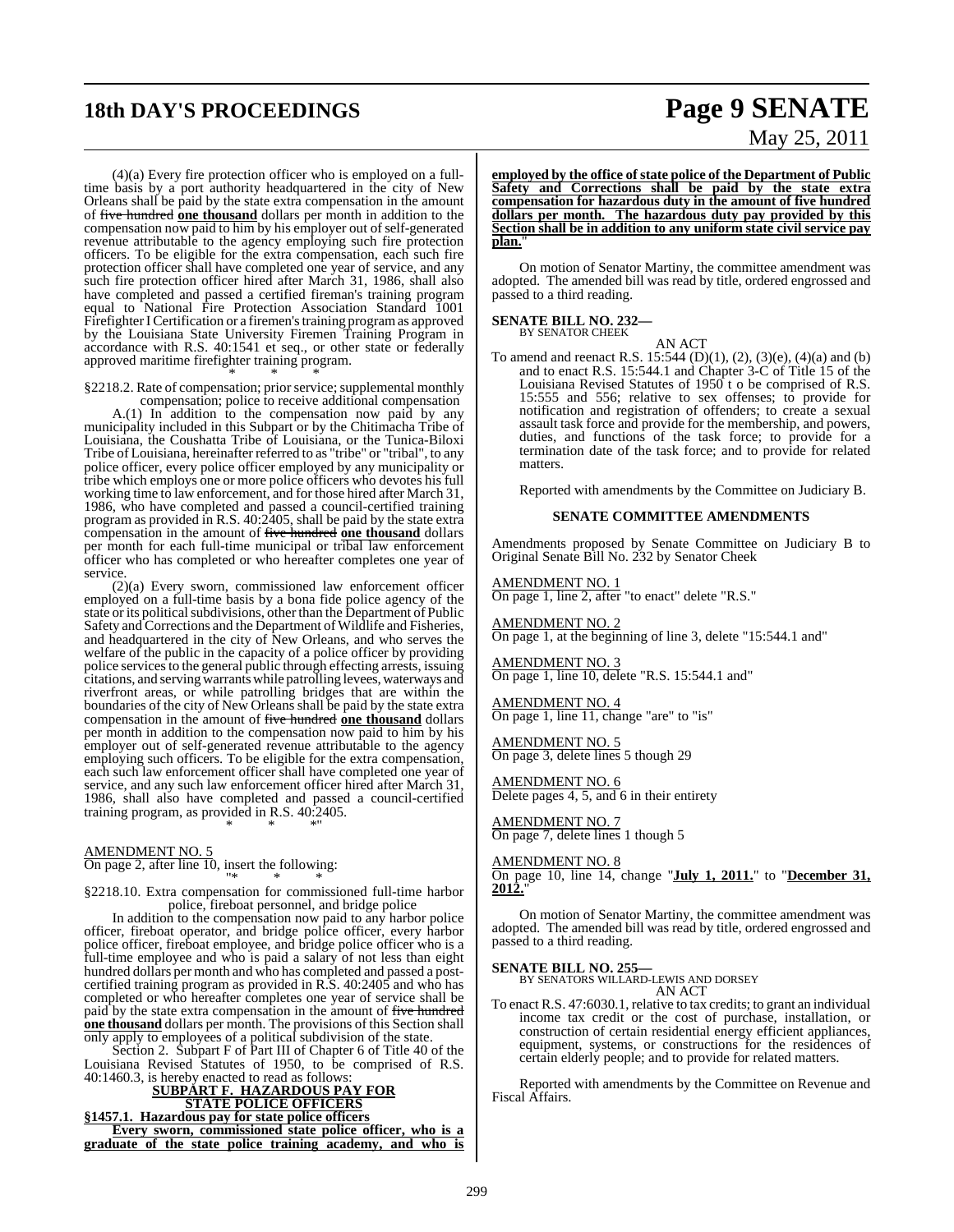## **Page 10 SENATE 18th DAY'S PROCEEDINGS**

### **SENATE COMMITTEE AMENDMENTS**

Amendments proposed by Senate Committee on Revenue and Fiscal Affairs to Original Senate Bill No. 255 by Senator Willard-Lewis

### AMENDMENT NO. 1

On page 1, line 4, change "appliances, equipment, systems, or constructions" to "property"

### AMENDMENT NO. 2

On page 1, line 9, change "**There**" to "**For tax years beginning during 2012 and 2013, there**"

### AMENDMENT NO. 3

On page 1, line 11, change "**appliances, equipment, systems, or constructions**" to "**property**"

### AMENDMENT NO. 4

On page 1, line 14, delete "**appliances, equipment, systems**" and on line 15, delete "**, or constructions**" and insert "**qualifying residential energy efficient property**"

### AMENDMENT NO. 5

On page 1, at the end of line 15, delete "**appliances,**" and delete line 16, and insert "**qualifying property is**"

### AMENDMENT NO. 6

On page 2, line 3, change "**appliances, equipment, systems, or constructions**" to "**property**"

### AMENDMENT NO. 7

On page 2, line 6, delete "**twenty-five**" and on line 7, delete "**thousand dollars of credit**" and insert "**twelve thousand five hundred dollars of credit pursuant to this Section per tax year**"

### AMENDMENT NO. 8

On page 2, line 11, delete "**appliances, equipment, systems, or**" and on line 12, delete "**constructions**" and insert "**property**"

### AMENDMENT NO. 9

On page 2, line 13, change "**appliances, equipment, systems, or constructions are**" to "**property is**"

### AMENDMENT NO. 10

On page 2, line 15, change "**appliances, equipment, systems, or constructions**" to "**property**"

### AMENDMENT NO. 11

On page 3, line 7, after "**energy efficient**" delete the remainder of the line, delete lines 8 through 18, and insert: "**"property" means the following property: energy efficient appliances; energy efficient heating or cooling systems; insulation material specifically designed to reduce the heat gain or loss of a residential property; exterior windows; exterior doors; and roofing materials or metal roofs with appropriate pigmented coatings designed to reduce the heat gain. All qualifying residential energy efficient property must meet or exceed the Energy Star program requirements. All qualifying residential energy efficient property must be installed at the Louisiana residence that is either owned and occupied or rented and occupied by a qualified elderly person. The term shall notinclude wind energy systems or solar energy systems provided for in R.S. 47:6030.**"

On motion of Senator Marionneaux, the committee amendment was adopted. The amended bill was read by title, ordered engrossed and passed to a third reading.

### **SENATE BILL NO. 258—**

BY SENATOR WILLARD-LEWIS AN ACT

To enact R.S. 47:305.66, relative to sales and use taxes; to provide that state and local sales and use taxes shall not apply to purchase of items manufactured within the state for use in orbital environments; and to provide for related matters.

Reported with amendments by the Committee on Revenue and Fiscal Affairs.

### **SENATE COMMITTEE AMENDMENTS**

Amendments proposed by Senate Committee on Revenue and Fiscal Affairs to Original Senate Bill No. 258 by Senator Willard-Lewis

### AMENDMENT NO. 1

On page 1, line 2, after "to provide" delete the remainder of the line, and on line 3, delete "and use taxes shall not apply to purchase of" and insert: "with respect to the levy of state sales and use taxes upon transactions related to"

### AMENDMENT NO. 2

On page 1, line 4, after "environments;" insert: "to provide for a dedication of taxes collected on the sale or use of such property;"

### AMENDMENT NO. 3

On page 1, delete lines 7 through 10, and insert:<br>"\$305.66. Taxation and dedication of

"**§305.66. Taxation and dedication of proceeds: items manufactured for use in orbital environments** 

**A.(1)Notw ithstanding the provisions of R.S. 47:301(10)(c)(i)(aa) or any other law to the contrary, if for any reason the sale of an item manufactured for use in orbital environments is not subject to the sales tax of the state, then the sale or purchase of property,services, leases, or rentals which are used to be further processed or manufactured into such items shall be considered a taxable use of such items and shall be subject to the state use tax; provided that there shall be no duplication of the tax.**

**(2) For purposes of this Section, "items manufactured for use in orbital environments" shall mean an item that is intended to be placed into service more than five hundred miles above the earth's surface.**

**B.(1) Funds received by the Department of Revenue from state sales and use taxes collected upon transactions related to items for use in orbital environments as provided for in Subsection A of this Section shall be deposited upon receipt in the state treasury. After compliance with the requirements of Article VII, Section 9(B) of the Constitution of Louisiana relative to the Bond Security and Redemption Fund and prior to any money being placed into the general fund or any other fund, such funds shall be credited by the treasurer to a special fund hereby created in the state treasury to be known as the Orbital Manufacturing Development Fund.**

**(2)The money in the fund shall be invested by the treasurer in the same manner as money in the state general fund and interest earned on the investment of the money shall be credited to the fund after compliance with the requirements of Article VII, Section 9(B) relative to the Bond Security and Redemption Fund. All unexpended and unencumbered money in the fund at the end of the year shall remain in the fund.**

**(3)(a) The money in the Orbital Manufacturing Development Fund shall be administered by the Louisiana Economic Development Corporation pursuant to R.S. 51:2311 and the funds shall be deemed the property of the Louisiana Economic Development Corporation. The Louisiana Economic Development Corporation shall use money in the fund solely to make grants to manufacturers of items for use in orbital environments.**

**(b) Manufacturers of items for use in orbital environments who receive money from the Louisiana Economic Development Corporation pursuant to a cooperative endeavor agreement are hereby precluded from challenging a tax assessment by the Department of Revenue based upon the location of delivery of an item for use in orbital environments.** \* \* \*"

### AMENDMENT NO. 4

On page 1, line 11, change "July" to "October"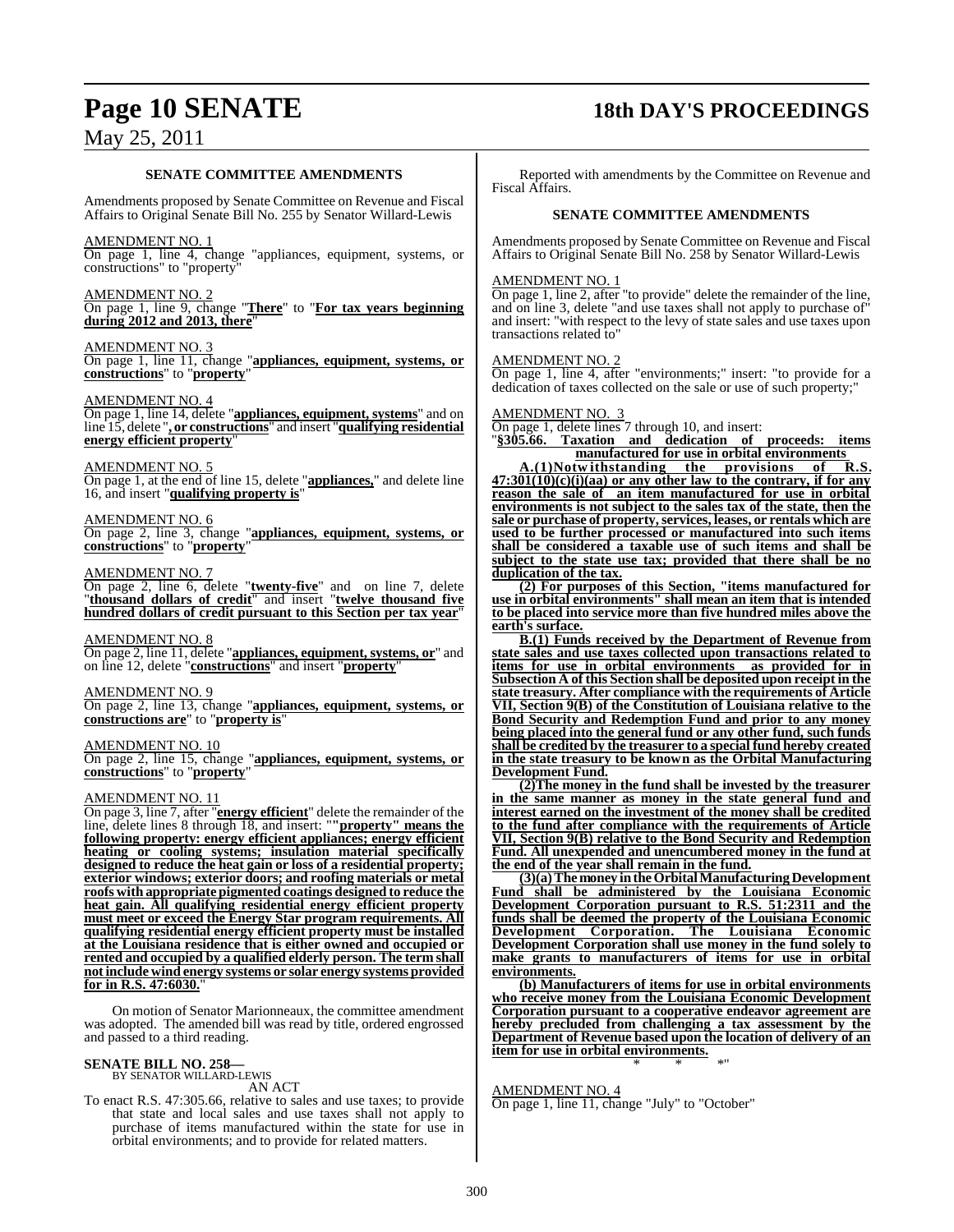## **18th DAY'S PROCEEDINGS Page 11 SENATE**

#### AMENDMENT NO. 5

On page 1, line 12, change "July" to "October"

On motion of Senator Marionneaux, the committee amendment was adopted. The amended bill was read by title, ordered engrossed and passed to a third reading.

### **SENATE BILL NO. 265—** BY SENATOR RISER

AN ACT

To enact R.S. 22:832.1 and Chapter 55 of Title 51 of the Louisiana Revised Statutes of 1950, to be comprised of R.S. 51:3121 through 3132, relative to the Louisiana Entrepreneurial Assistance and Development program (LEAD); to create the program; to provide for a tax reduction for investors who make investments of eligible capital under the program; to provide for approval of LEAD funds by the department of economic development and to establish criteria for such approval; to provide criteria for issuers in which investments will be made; and to provide for related matters.

Reported with amendments by the Committee on Revenue and Fiscal Affairs.

### **SENATE COMMITTEE AMENDMENTS**

Amendments proposed by Senate Committee on Revenue and Fiscal Affairs to Original Senate Bill No. 265 by Senator Riser

AMENDMENT NO. 1 On page 1, line 3, change "3132" to "3133"

AMENDMENT NO. 2 On page 3, line 2, change "3132" to "3133"

AMENDMENT NO. 3 On page 9, line 8, after "**prior**" insert "**written**"

AMENDMENT NO. 4 On page 10, line 27, change "**next-waive**" to "**next-wave**"

AMENDMENT NO. 5 On page 13, after line 17, insert:

"**§3133. Report to legislative committees**

**The department shall file an annual report with the House Committee on Ways and Means and the Senate Committee on Revenue and Fiscal Affairs regarding the manner in which all LEAD Funds which have received eligible capital have invested such capital; in which eligible businesses have the investments been made and the amount thereof; the jobs created by and the success or failure of such eligible businesses; the share received by the state of LEAD Fund distributions; and whether the investment tax credit has achieved "revenue neutrality", that is, the cost to the state of the credit is offset by value received by the** state.

On motion of Senator Marionneaux, the committee amendment was adopted. The amended bill was read by title, ordered engrossed and passed to a third reading.

### **House Bills and Joint Resolutions on Second Reading Reported by Committees**

#### **HOUSE BILL NO. 193—**

BY REPRESENTATIVE ANDERS

AN ACT To amend and reenact R.S. 3:1407, 1421(1)(b), (2)(a) and (b), and (3), 1430.13(A) and (D), 1655(C)(3) and (5)(a), 2311(B) and (D)(1),  $3210(C)(1)$ , and  $3806(G)(2)$  and  $(4)(a)$ , relative to certain funds within the Department of Agriculture and Forestry;

# May 25, 2011

to provide for the merger of the Feed Fund and the Fertilizer Fund; to provide for the merger of the Crop Pests and Diseases Fund, the Apiary Fund, and the Horticulture Fund; to provide for the Pesticide Fund; to provide for the disposition of monies; and to provide for related matters.

Reported favorably by the Committee on Agriculture, Forestry, Aquaculture, and Rural Development. The bill was read by title and referred to the Legislative Bureau.

### **HOUSE BILL NO. 217—**

BY REPRESENTATIVE BARRAS AN ACT

To enact Code of Criminal Procedure Article 900(A)(6)(c)(vi), relative to probation; to provide relative to violations of probation; to amend definition of "technical violation"; to include failure to report to probation officer as a technical violation of probation; and to provide for related matters.

Reported favorably by the Committee on Judiciary B. The bill was read by title and referred to the Legislative Bureau.

### **Rules Suspended**

Senator Alario asked for a suspension of the rules.

Senator Marionneaux objected.

### **ROLL CALL**

The roll was called with the following result:

YEAS

Appel Heitmeier Never<br>Chabert Kostelka Perry Cheek<br>Claitor Claitor Martiny Smith<br>Crowe Michot Thom Crowe Michot Thompson<br>
Donahue Mills Walsworth Total - 24

Mr. President Erdey Morrish<br>Alario Guillory Mount Erdey Morrisl<br>
Guillory Mount<br>
Heitmeier Nevers Kostelka Perry<br>Long Quinn Walsworth

NAYS

Adley Jackson Murray Amedee LaFleur Riser<br>Broome Marionneaux Shaw Broome Marionneaux<br>Dorsey McPherson McPherson Willard-Lewis<br>Morrell

ABSENT

Peterson Total - 1

matters.

Gautreaux Total - 14

The Chair declared the rules were suspended.

**SENATE BILL NO. 259—** BY SENATOR MARIONNEAUX

AN ACT To amend and reenact R.S. 47:32(A) and (C) and to enact R.S. 47:32(D), relative to income taxes; to phase out the taxes on personal and corporate income; and to provide for related

Senator Alario moved that the bill be recommitted to the Committee on Finance.

Senator Marionneaux moved as a substitute motion that Senate Bill No. 259 remain Special Order No. 1 for May 25, 2011.

Senator Claitor objected.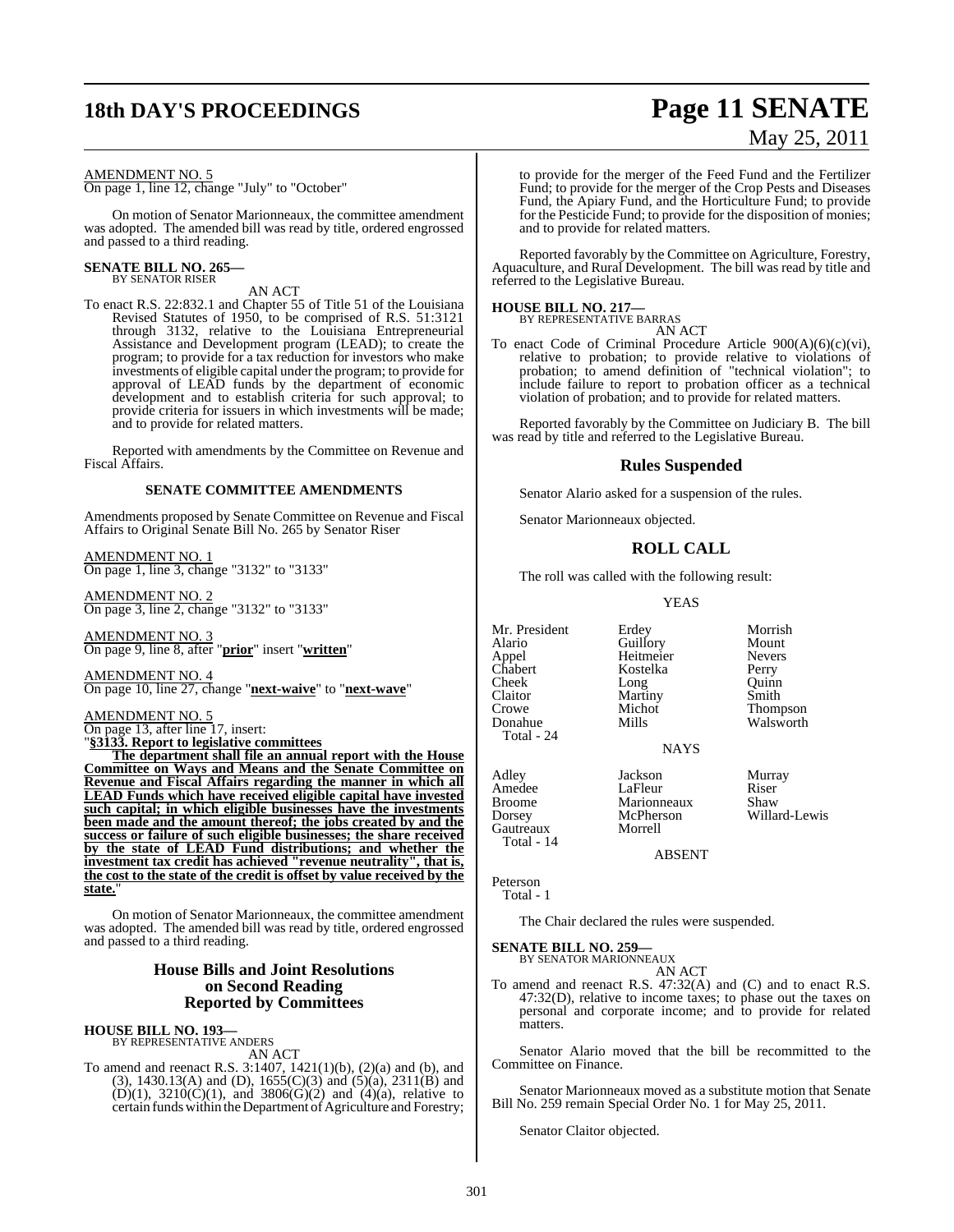### **ROLL CALL**

The roll was called on the substitute motion with the following result:

### YEAS

Kostelka

Gautreaux Morrell<br>Kostelka Murray

Willard-Lewis

Walsworth

LaFleur Riser<br>Marionneaux Shaw

| Mr. President |
|---------------|
| Alario        |
| Appel         |
| Chabert       |
| Cheek         |
| Claitor       |
| Crowe         |
| Donahue       |
| Total - 22    |

Marionneaux<br>McPherson **NAYS** Guillory Nevers<br>
Heitmeier Perry Heitmeier Perry<br>
Long Ouinn Long Quinn<br>
Martiny Smith Martiny<br>Michot Michot Thompson<br>Mills Walsworth Morrish Mount

#### ABSENT

Jackson Peterson Total - 2

The Chair declared the substitute motion failed to pass.

### **ROLL CALL**

The roll was called on the original motion to recommit the bill to the Committee on Finance with the following result:

### YEAS

| Mr. President<br>Alario<br>Appel<br>Chabert<br>Cheek<br>Claitor<br>Crowe<br>Donahue<br>Total - 23 | Guillory<br>Heitmeier<br>Kostelka<br>Long<br>Martiny<br>Michot<br>Mills<br>Morrish<br><b>NAYS</b> | Mount<br><b>Nevers</b><br>Perry<br>Ouinn<br>Smith<br>Thompson<br>Walsworth |
|---------------------------------------------------------------------------------------------------|---------------------------------------------------------------------------------------------------|----------------------------------------------------------------------------|
| Adley<br>Amedee<br><b>Broome</b><br>Dorsey<br>Erdey<br>Total - 14                                 | Gautreaux<br>LaFleur<br>Marionneaux<br>McPherson<br>Morrell<br><b>ABSENT</b>                      | Murray<br>Riser<br>Shaw<br>Willard-Lewis                                   |

Jackson Peterson Total - 2

The Chair declared the bill was recommitted to the Committee on Finance.

### **Rules Suspended**

Senator Martiny asked for and obtained a suspension of the rules to pass over Senate Resolutions on Third Reading and Final Passage.

### **Page 12 SENATE 18th DAY'S PROCEEDINGS**

### **Senate Concurrent Resolutions on Second Reading Reported by Committees**

#### **SENATE CONCURRENT RESOLUTION NO. 37—** BY SENATOR MARTINY A CONCURRENT RESOLUTION

To direct the Louisiana State Law Institute to evaluate Louisiana law for compliance with the United States Supreme Court's ruling in the case of Graham v. Florida, 130 S. Ct. 2011 (2010), and to report its findings and recommendations to the Legislature of Louisiana as to whether it is necessary to amend Louisiana's juvenile sentencing laws to comply with the ruling in that case.

Reported favorably by the Committee on Judiciary B.

The resolution was read by title. Senator Martiny moved to adopt the Senate Concurrent Resolution.

### **ROLL CALL**

The roll was called with the following result:

### YEAS

| Mr. President     | Gautreaux     | Mount           |
|-------------------|---------------|-----------------|
| Adley             | Guillory      | Murray          |
| Alario            | Heitmeier     | <b>Nevers</b>   |
| Amedee            | Kostelka      | Perry           |
| Appel             | LaFleur       | Ouinn           |
| <b>Broome</b>     | Long          | Riser           |
| Chabert           | Marionneaux   | Shaw            |
| Cheek             | Martiny       | Smith           |
| Claitor           | McPherson     | <b>Thompson</b> |
| Crowe             | Michot        | Walsworth       |
| Donahue           | Mills         | Willard-Lewis   |
| Dorsey            | Morrell       |                 |
| Erdey             | Morrish       |                 |
| <b>Total - 37</b> |               |                 |
|                   | <b>NAYS</b>   |                 |
| Total - 0         |               |                 |
|                   | <b>ABSENT</b> |                 |

Jackson Peterson Total - 2

The Chair declared the Senate had adopted the Senate Concurrent Resolution and ordered it sent to the House.

### **Senate Bills and Joint Resolutions on Third Reading and Final Passage**

### **SENATE BILL NO. 6—** BY SENATOR GAUTREAUX

AN ACT

To enact R.S. 11:887.1, relative to the Teachers' Retirement System of Louisiana; to provide for payment of unfunded accrued liability by an employer that withdraws some or all of its employees from the retirement system; to provide for all other withdrawal liabilities of such employers; to provide for determination of amount of withdrawal liability payment and collection of same; to provide an effective date; and to provide for related matters.

The bill was read by title. Senator Gautreaux moved the final passage of the bill.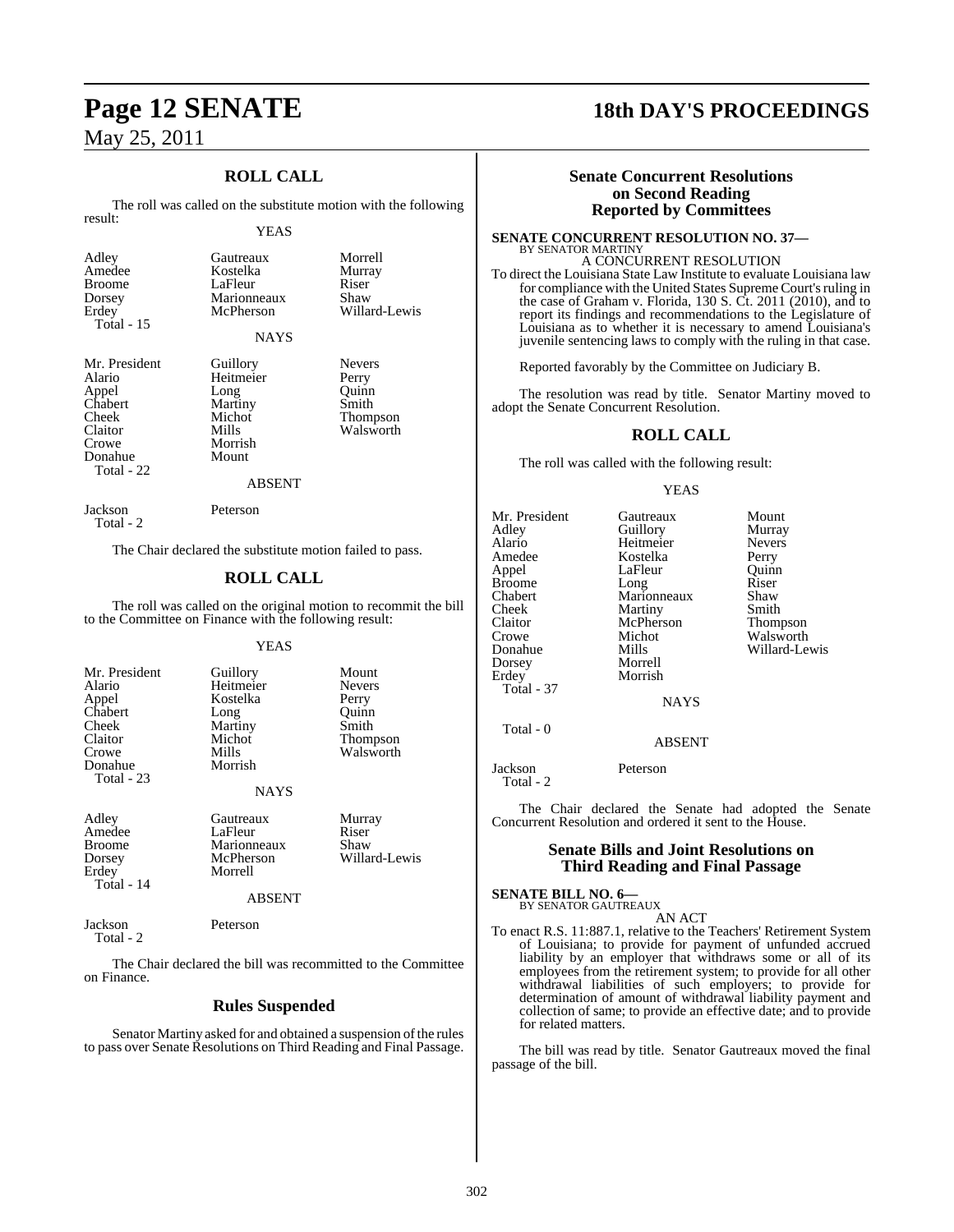## **18th DAY'S PROCEEDINGS Page 13 SENATE**

### **ROLL CALL**

The roll was called with the following result:

#### YEAS

| Mr. President<br>Appel<br>Cheek<br>Crowe<br>Donahue<br>Gautreaux<br>Total - 17 | Guillory<br>Kostelka<br>LaFleur<br>Marionneaux<br>McPherson<br>Mills | Morrell<br><b>Nevers</b><br>Perry<br>Shaw<br>Willard-Lewis |
|--------------------------------------------------------------------------------|----------------------------------------------------------------------|------------------------------------------------------------|
|                                                                                | <b>NAYS</b>                                                          |                                                            |
| Adley<br>Alario<br>Amedee<br><b>Broome</b><br>Chabert                          | Erdey<br>Heitmeier<br>Jackson<br>Long<br>Michot                      | Murray<br>Riser<br>Smith<br>Thompson<br>Walsworth          |

Claitor Morrish Total - 19 ABSENT Martiny Peterson Quinn

Total - 3

Dorsey

The Chair declared the bill failed to pass.

### **Notice of Reconsideration**

Senator Gautreaux moved to reconsider on the next Legislative Day the vote by which the bill failed to pass.

### **SENATE BILL NO. 68—** BY SENATOR NEVERS

AN ACT

To enact R.S. 33:2570, relative to the positions of fire chief and police chief in the city of Bogalusa; to provide that such positions are in the unclassified service; to provide relative to the appointment, supervision, and discharge of any person in any such position; to provide relative to qualifications; and to provide for related matters.

The bill was read by title. Senator Nevers moved the final passage of the bill.

### **ROLL CALL**

The roll was called with the following result:

#### YEAS

| Mr. President | Kostelka | Murray        |
|---------------|----------|---------------|
| Appel         | Long     | <b>Nevers</b> |
| Chabert       | Michot   | Quinn         |
| Crowe         | Mills    | Riser         |
| Donahue       | Morrell  | Shaw          |
| Erdey         | Morrish  | Thompson      |
| Heitmeier     | Mount    |               |
| Total - 20    |          |               |

NAYS

Broome Guillory Smith<br>Cheek Jackson Willar Total - 12

Adley Dorsey Marionneaux Gautreaux

Willard-Lewis

# May 25, 2011

#### ABSENT

| Amedee    | Martiny   |
|-----------|-----------|
| Claitor   | McPherson |
| LaFleur   | Peterson  |
| Total - 7 |           |

Martiny Walsworth

The Chair declared the bill was passed and ordered it sent to the House. Senator Nevers moved to reconsider the vote by which the bill was passed and laid the motion on the table.

### **Rules Suspended**

Senator Mount asked for and obtained a suspension of the rules to revert to the Morning Hour.

### **Message from the House**

### **CONCURRING IN SENATE CONCURRENT RESOLUTIONS**

May 25, 2011

To the Honorable President and Members of the Senate:

I am directed to inform your honorable body that the House of Representatives has finally concurred in the following Senate Concurrent Resolutions:

#### **SENATE CONCURRENT RESOLUTION NO. 45—** BY SENATOR MURRAY

A CONCURRENT RESOLUTION

To welcome fire fighters from Belgium and members of the Belgium Fire Observers Organization to Louisiana; to acknowledge the bravery, strength, selflessness, courage, and true heroism of all fire fighters; to thank these visiting fire fighters for choosing the New Orleans Fire Department and Louisiana to visit and not only to learn but to share their knowledge and experiences with us; and to thank all fire fighters for the bravery and courage they exhibit on a daily basis, never faltering from the oath and duties they have undertaken.

Reported without amendments.

# **SENATE CONCURRENT RESOLUTION NO. 46—**<br>BY SENATOR ALARIO AND REPRESENTATIVE BILLIOT<br>A CONCURRENT RESOLUTION

To express the sincere condolences of the Legislature of Louisiana upon the death of Hendrix "Brother" Bourgeois Sr.

Reported without amendments.

Respectfully submitted, ALFRED W. SPEER Clerk of the House of Representatives

### **Introduction of Senate Resolutions**

**SENATE RESOLUTION NO. 64—**

BY SENATOR CHAISSON A RESOLUTION

To urge and request that all Gulf Coast Claims Facility offices in Louisiana remain open.

The resolution was read by title and placed on the Calendar for a second reading.

#### **SENATE RESOLUTION NO. 65—** BY SENATOR DORSEY

A RESOLUTION

To commend and congratulate Reverend Thomas N. Bessix on being named the President of the Fourth District's Congress of Christian Education.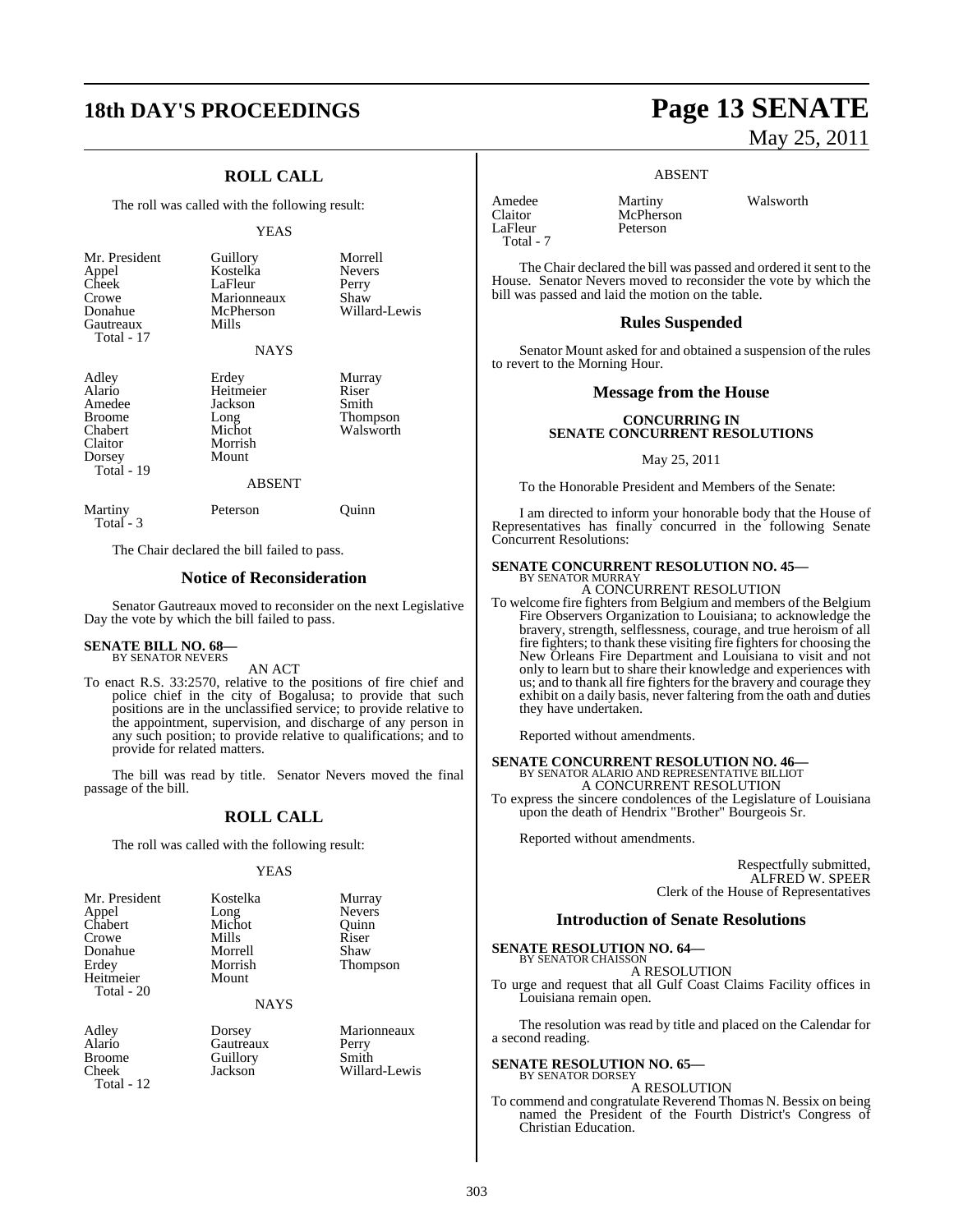## **Page 14 SENATE 18th DAY'S PROCEEDINGS**

### May 25, 2011

The resolution was read by title and placed on the Calendar for a second reading.

### **Reports of Committees**

The following reports of committees were received and read:

### **REPORT OF COMMITTEE ON**

### **COMMERCE, CONSUMER PROTECTION AND INTERNATIONAL AFFAIRS**

Senator John R. Smith, Chairman on behalf of the Committee on Commerce,Consumer Protection and International Affairs, submitted the following report:

### May 25, 2011

To the President and Members of the Senate:

I am directed by your Committee on Commerce, Consumer Protection and International Affairs to submit the following report:

## **HOUSE CONCURRENT RESOLUTION NO. 68—** BY REPRESENTATIVE HARRISON

A CONCURRENT RESOLUTION

To memorialize the United States Congress to take such actions as are necessary to require that satellite television providers broadcast local television stations.

Reported favorably.

## **HOUSE BILL NO. 144—** BY REPRESENTATIVE ARNOLD

AN ACT

To enact R.S. 6:121.8, relative to the Office of Financial Institutions; to provide for the use of electronic systems for data subject to regulation by the Office of Financial Institutions; to provide for definitions; to authorize the use of such systems; to provide for a limitation on the use of such systems; and to provide for related matters.

Reported favorably.

**HOUSE BILL NO. 195—** BY REPRESENTATIVES RICHARDSON, BOBBY BADON, BARROW, BISHOP, CARMODY, FOIL, HARDY, HENDERSON, PUGH, SEABAUGH, AND THIBAUT

### AN ACT

To amend and reenact R.S. 37:1861(A)(1) and (B)(2), 1862.1, 1864, 1864.2(B), 1869(A), and 1870, to enactR.S. 37:1861(A)(5), (6), and (7) and (B)(5), 1861.1, 1864.2(C) and (D), 1864.3, and 1864.4, and to repeal Part V of Chapter 2 of Title 51 of the Louisiana Revised Statutes of 1950, comprised of R.S. 51:571 through 579, relative to secondhand dealers; to define "secondhand dealer"; to provide for an exemption for motor vehicle dismantlers and parts recyclers; to provide for an exemption for certain persons performing waste management and recycling; to prohibit certain purchases of secondhand property; to provide an exemption for pawnbrokers; to require a record of secondhand property purchased; to require the record to be kept for three years; to require the record to be made available for inspection by law enforcement; to prohibit the purchase of junk from minors; to require a statement of ownership from the seller; to provide that failure to obtain the statement shall be prima facie evidence of fraud; to provide for exoneration from fraudulent, willful, or criminal knowledge; to require payment by check or money order; to require daily reports; to provide for violations; to provide for penalties; to repeal provisions regulating the purchase of junk; to repeal provisions regulating the purchase of certain metals; and to provide for related matters.

### **HOUSE BILL NO. 221—**

BY REPRESENTATIVE ARNOLD AN ACT

To enact R.S. 6:412.1, relative to financial institutions; to provide for definitions; to prohibit solicitations using a lender's name; to provide for required disclosures; to prohibit solicitations using a lender's customer information; to provide an exception for communications with current or former customers; to prohibit references on envelopes and postcards; to provide an exception for solicitations comparing services and products; to provide for injunctions; to provide for damages; to provide for recovery of costs and attorney fees; and to provide for related matters.

Reported favorably.

### **HOUSE BILL NO. 256—**

BY REPRESENTATIVE RITCHIE

AN ACT To amend and reenact R.S. 37:877(B)(1)(b)(ii) and 883(C), (D), (E), (F), and (G) and to enact R.S.  $37:877(B)(1)(b)(iii)$  and  $883(H)$ and (I), relative to cremation; to provide for representation of identity of deceased on cremation authorization forms; to require the coroner to identify human remains when releasing them to a funeral establishment; to exempt funeral or crematory establishments from liability when relying upon information provided by health care providers and coroners; to exempt funeral establishments and coroners from liability when permitting the viewing of human remains for the purposes of identification; and to provide for related matters.

Reported favorably.

### **HOUSE BILL NO. 273—** BY REPRESENTATIVE HUTTER

AN ACT

To enact R.S. 40:1730.23(F), relative to the state uniform construction code; to authorize the use of an affidavit to meet the requirement of windblown debris storm shutters; and to provide for related matters.

Reported favorably.

### **HOUSE BILL NO. 344—**

BY REPRESENTATIVE HUTTER AN ACT

To amend and reenact R.S. 9:1123.102(11), relative to condominiums; to require a ten-day grace period for paying condominiumassessments; to provide forlimitations on charges for later payment of assessments; to require unit owners' association to provide written or electronic notice; and to provide for related matters.

Reported with amendments.

### **HOUSE BILL NO. 350—**

BY REPRESENTATIVE LOPINTO AN ACT

To amend and reenact R.S. 6:1097(C), relative to the Louisiana Consumer Credit Law; to require written confirmation of the application of the Louisiana Consumer Credit Law to residential mortgage loans; and to provide for related matters.

Reported favorably.

### **HOUSE BILL NO. 362—**

### BY REPRESENTATIVE SIMON

AN ACT

To amend and reenact R.S.  $37:155(A)(4)(f)$  and  $(5)$ , relative to architects; to provide for exemptions to the licensing and registration requirement for architects; and to provide for related matters.

Reported favorably.

Reported with amendments.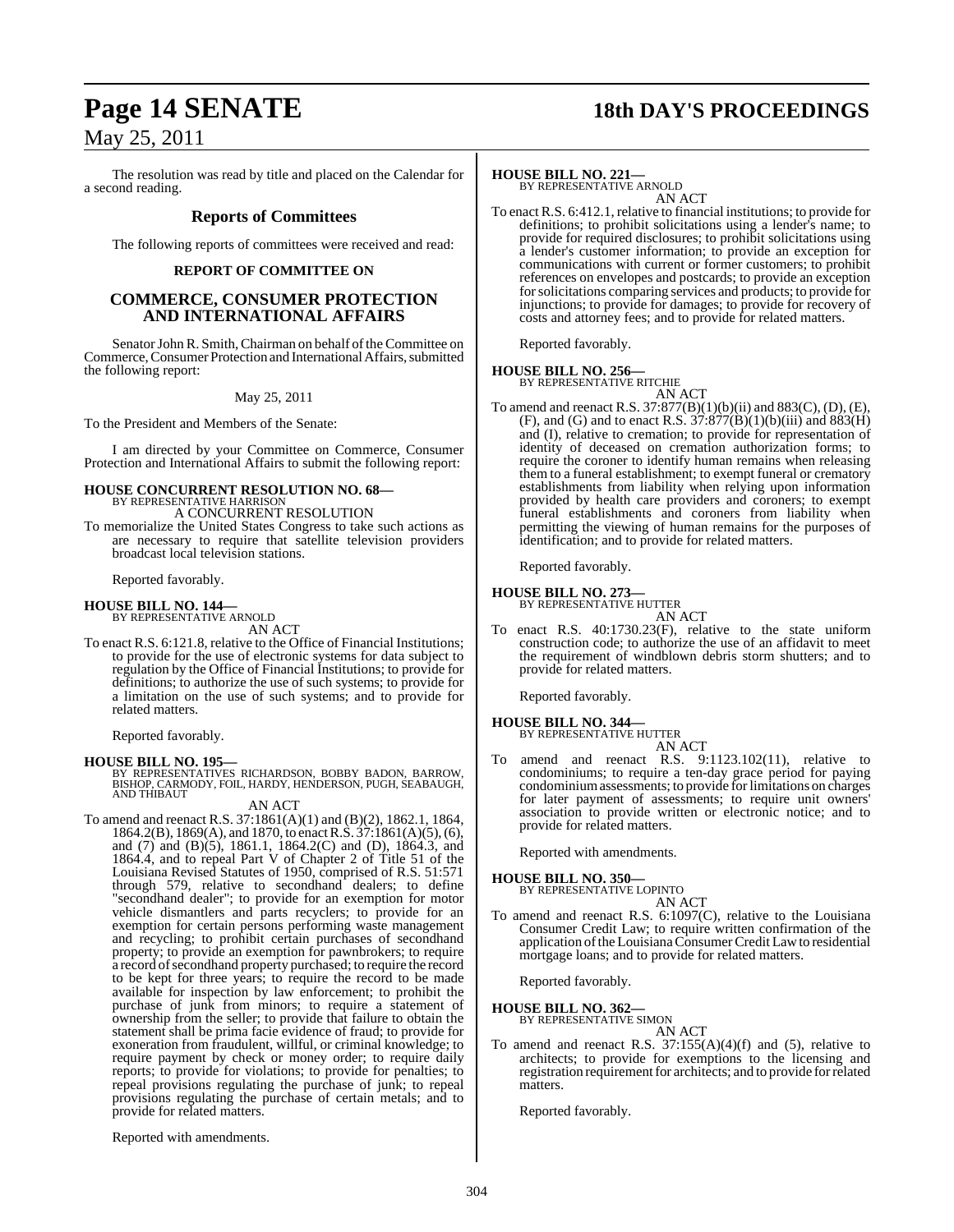## **18th DAY'S PROCEEDINGS Page 15 SENATE**

# May 25, 2011

### **HOUSE BILL NO. 383—** BY REPRESENTATIVE ARNOLD

AN ACT

To amend and reenact R.S. 40:1749.12(4), 1749.13(B)(2) and (5), 1749.14(B) and  $(C)(1)(b)(iii)$  and  $(v)$ , 1749.15, and 1749.20 $\overrightarrow{C}$ and to enact R.S. 40:1749.12(15) and 1749.20(D), relative to the Louisiana Underground Utilities and Facilities Damage Prevention Law; to define "emergency"; to define "agricultural excavator"; to provide for a delay period following notification before the commencement of any excavation or demolition activity; to specify who shall receive a notice of intent to excavate; to define the period of time that markings shall be deemed good; to require certification of immediate action in a notice of emergency excavation; to provide for violations; to provide for penalties; to provide for an effective date; and to provide for related matters.

Reported favorably.

### **HOUSE BILL NO. 427—**

BY REPRESENTATIVE GUINN AN ACT

To repeal R.S. 37:2157(A)(6), relative to contractors; to repeal the exemption to the state licensing requirement for contractors bidding work partially funded by the federal government.

Reported favorably.

**HOUSE BILL NO. 492—** BY REPRESENTATIVES HENDERSON AND ARNOLD AN ACT

To amend and reenact R.S. 6:1083(16) and 1087(E)(9) and to enact R.S. 6:1087(E)(10), relative to residential mortgage lenders; to establish an exemption from licensure as a residential mortgage loan originator; to delete provisions defining an employee of a registered mortgage loan originator; to provide for severability; to provide for an effective date; and to provide for related matters.

Reported with amendments.

### **HOUSE BILL NO. 602—**

BY REPRESENTATIVE HOFFMANN AN ACT

To amend and reenact R.S. 37:3415.6 and to enact R.S. 37:3415.10, relative to real estate appraisal management companies; to establish an expiration date for licenses; to provide for prorating of assessments; to require a real estate appraisal management company to submit an application assessment along with an application for license or renewal; to require all real estate appraisal management companies doing business in Louisiana to remit the initial license assessment; and to provide for related matters.

Reported favorably.

Respectfully submitted, JOHN R. SMITH Chairman

### **REPORT OF COMMITTEE ON**

### **SENATE AND GOVERNMENTAL AFFAIRS**

Senator Robert W. Kostelka, Chairman on behalf of the Committee on Senate and Governmental Affairs, submitted the following report:

### May 25, 2011

To the President and Members of the Senate:

I am directed by your Committee on Senate and Governmental Affairs to submit the following report:

### **SENATE BILL NO. 195—**

BY SENATOR JACKSON

AN ACT To amend and reenactR.S. 18:463(A)(2)(c), relative to the Louisiana Election Code; to provide relative to candidacy for public office; to provide that a person with an outstanding ethics fine cannot qualify for public office unless the fine has been paid in full; and to provide for related matters.

Reported favorably.

**SENATE BILL NO. 249—** BY SENATOR RISER AND REPRESENTATIVE TUCKER AN ACT

To enact Chapter 3-G of Title 40 of the Louisiana Revised Statutes of 1950, to be comprised of R.S. 40:600.86 through R.S. 600.110, and R.S. 42:1124.2, and to repeal R.S. 36:769(J), Chapter 3-A of Title 40 of the Louisiana Revised Statutes of 1950, comprised of R.S. 40:600.1 through 600.25.1, and Chapter 3-E of Title 40 of the Louisiana Revised Statutes of 1950, comprised of R.S. 40:600.61 through 600.68, relative to housing authorities; to create the Louisiana Housing Corporation and provide for its powers, functions, and duties; to provide for the abolishment of certain programs or agencies, the consolidation of housing programs and the transfer of certain programs or agencies; to provide for the filing of certain financial disclosure statements relative to certain boards and commissions; to provide terms, conditions, definitions, procedures, and effects; to provide for an effective date; and to provide for related matters.

Reported by substitute.

### **HOUSE BILL NO. 188—** BY REPRESENTATIVE HARDY

AN ACT

To amend and reenact R.S. 40:487 and R.S. 44:1(A)(1), relative to affiliates of housing authorities; to remove the public records exception applicable to such affiliates; to provide for the applicability of the Public Records Law to such affiliates; to provide relative to applicability to persons holding an ownership interest in or authority over an affiliate of a housing authority; and to provide for related matters.

Reported favorably.

Respectfully submitted, ROBERT W. KOSTELKA Chairman

### **ATTENDANCE ROLL CALL**

#### PRESENT

Mr. President Gautreaux Morrish<br>
Adley Guillory Mount Crowe McPherson<br>Donahue Michot Total - 38

Adley Guillory Mount Alario Heitmeier Murray Jackson Appel Kostelka Perry Broome LaFleur Quinn<br>
Chabert Long Riser Chabert Long Riser<br>
Cheek Marionneaux Shaw Cheek Marionneaux Shaw<br>Claitor Martiny Smith Claitor Martiny Smith Donahue Michot Walsworth Dorsey Mills Willard-Lewis Morrell

ABSENT

Peterson Total - 1